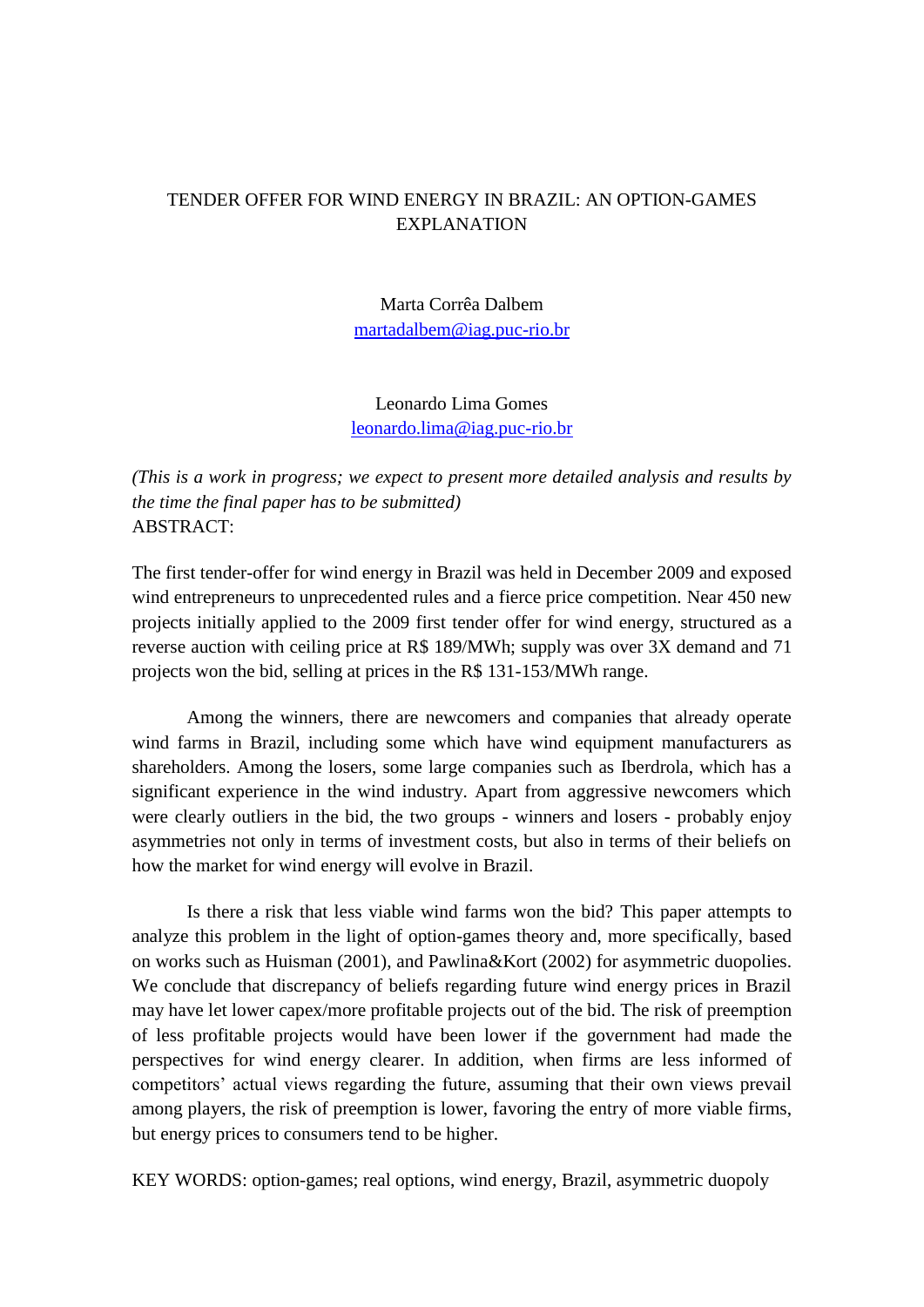## **1) Introduction:**

1

Demand for power in Brazil will increase by 52% in the next 10 years and this challenge could be met by investing in wind energy, that today accounts for 0,3% of the country"s power capacity. Brazil"s power capacity is already 84% based on renewable sources, hydropower basically, but this number will drop to 80% in 2017 (MME-PDEE 2009) if wind energy and other renewable sources are not successful in surpassing carbon-based thermal plants in terms of costs and reliability.

The first significant support scheme (PROINFA) for alternative sources in Brazil was set in 2004 and offered fixed tariffs for 20-years, subsidized capital and other benefits, but results have been sluggish. Later attempts of the Brazilian government to contract wind energy failed because of the unfair competition, in the same tender offer, with other less expensive sources, such as hydrocarbon-based thermal plants, biomass & small hydro plants. The new rules established in 2009 for wind energy abandoned the fixed price system and introduced the tendering system as an attempt to force prices down, but still keeping wind farms insulated from energy spot price volatility, as well as other protective rules that actually reduce – but far from eliminate – the risk related to wind behavior.

This stop&go nature of the Brazilian support scheme for wind energy reflects the country"s focus on low tariffs and reliability of supply, especially after the blackouts and forced energy rationing in years 2000/2001. Therefore, wind energy – regarded as an expensive and less reliable alternative - has lacked clear signs of long term support and the targets for the implantation of wind farms have been low. This, alone, might explain the rush to participate in the first tender offer for wind energy, held in December 2009, as reflected by the near 450 projects originally enrolled in the process, representing 14 GW of new energy, while the sector believed only 1-3 GW would be actually demanded.

In this paper, however, we assume that at least a significant part of the energy sector in Brazil, already used to the country's tendering system for energy from other sources, believes that the wind tendering system and its current contracting rules will persist for a long time<sup>1</sup>. Uncertainty, then, is translated here in the unknown future behavior of prices in the next tendering processes, rather than on the chances that the support scheme will die  $2$ .

 $1$  this is a feasible assumption, but we acknowledge that some players, especially the ones that have experienced the unsuccessful tendering systems for wind energy in China, UK and other countries , may have been influenced by this potential risk. In those specific examples, the tendering system was replaced by more protective systems which might, in fact, cause players to postpone investments in Brazil, in hope for more favorable rules. On the other hand, players that believe that new auctions will not happen soon would be willing to anticipate investments.

 $2$  when a project wins a tender offer, there is no longer price uncertainty; the project will sell at the price that was committed at the auction, corrected by inflation, throughout the 20-year life of the contract. Certain price penalties apply when energy output surpass a -10%/+30% tolerance range, but this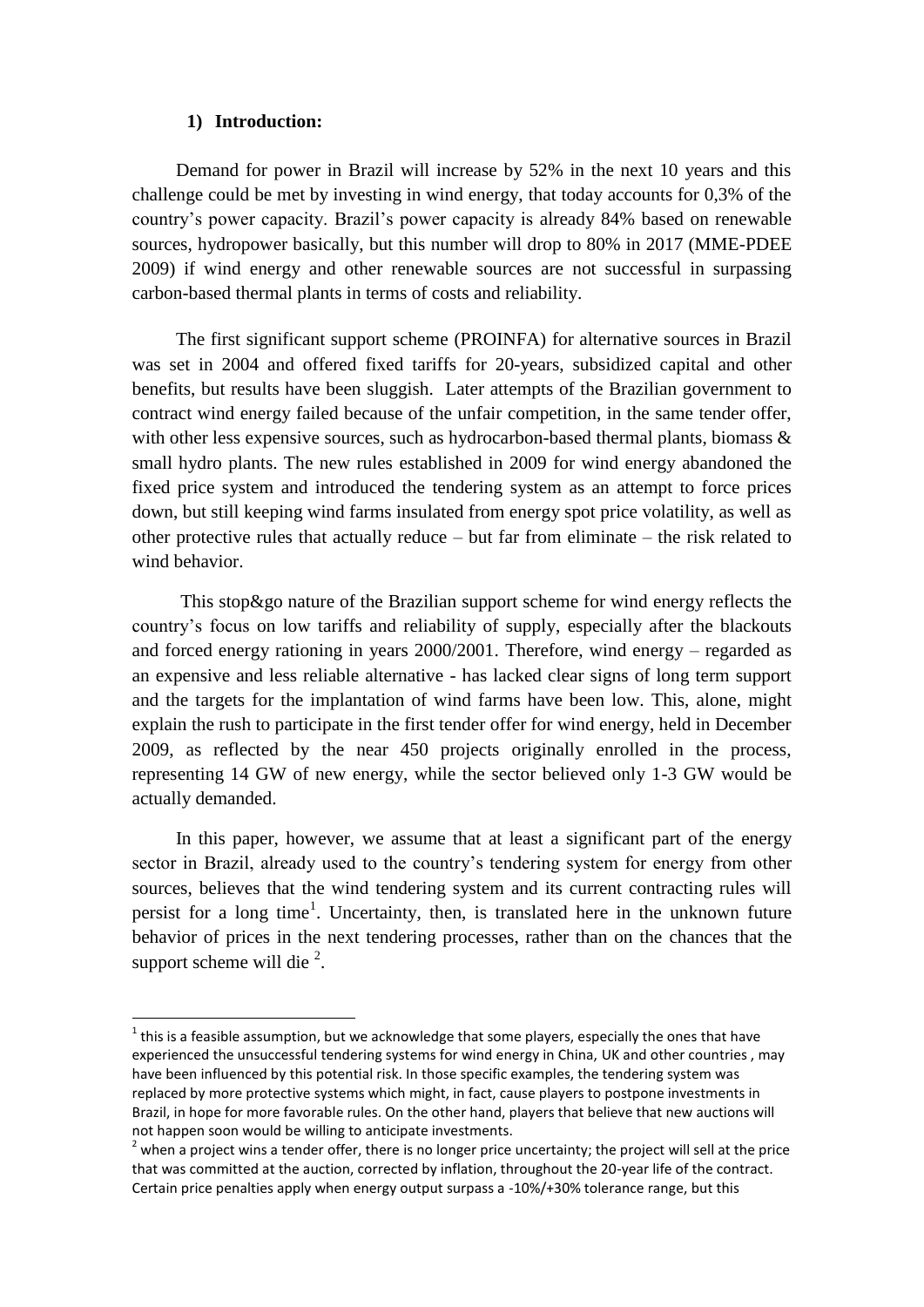We then analyze the problem from the perspective of a duopoly, composed of two groups of projects, drawn from those 449 that initially registered for the tender-offer. The first group has a higher investment cost (Capex), for one or more of the following reasons: lower capacity to get capital, less ability to negotiate fiscal incentives at state/municipal layers or lower equipment prices, or the project is in a site with milder winds (and therefore the expected capacity factor<sup>3</sup> is lower) or is far from transmission lines. On the other hand, this group does not believe wind energy prices will vary significantly in the future. The second group has a lower Capex, but thinks that wind energy prices in Brazil will face a higher volatility or might experience slightly better prices in future auctions. These two groups, although purely fictional, will help us figure out if the unclear picture regarding wind prices might have favored the entry of less profitable wind farms. In this model, the tendering system will be regarded as just a device that forces competitors to reveal at what prices they would invest.

This paper is organized as follows: section 2 presents a brief literature review. Section 3 shows data that might support the assumption of asymmetric investment costs and beliefs regarding prices. Section 4 details the model of an asymmetric duopoly, including the derivation of value functions and the theoretic thresholds that trigger investments, while Section 5 discusses results and Section 6 compares them to the outcome of the first tender offer for wind energy in Brazil.

# **2) Literature Review**

1

While Real Options theory deals with the problem of a firm making an irreversible investment in the presence of uncertainty, it in general ignores the fact that competitors also hold options which, if exercised, may affect the value of the firm"s real option. Prior attempts to include the competition effect within Real Option models include Kester (1984), which considered that the entry of competitors might shorten the tenor of the real option, and Trigeorgis (1991), which considered that the entry of new competitors caused jump-downs in the firm"s stochastic process. In such models, the effect of competition was random, instead of rational.

Smit & Trigeorgis (2004) remind us that value creation has two underlying sources: the general attractiveness of the industry in which the firm operates – fairly captured by the NPV and Real Options methods -, and on the competitive advantage over rivals and on how pervasive competitive forces may erode returns. The threat of new entrants in the market or price rivalry are examples of circumstances under which a project"s value may be eroded, a problem that had been thoroughly analyzed in the literature on investment under competition, of which Reinganum (1981) and Fudenberg & Tirole (1985) are classic examples, but not in the literature of investment under uncertainty.

uncertainty was considered here as a firm-specific risk. Therefore, in this paper price uncertainty refers to the risk of prices dropping or growing in future auctions.

 $3$  capacity factor= energy output, as compared to installed capacity. Wind farms in Brazil present capacity factors within the 35-48% range, in general.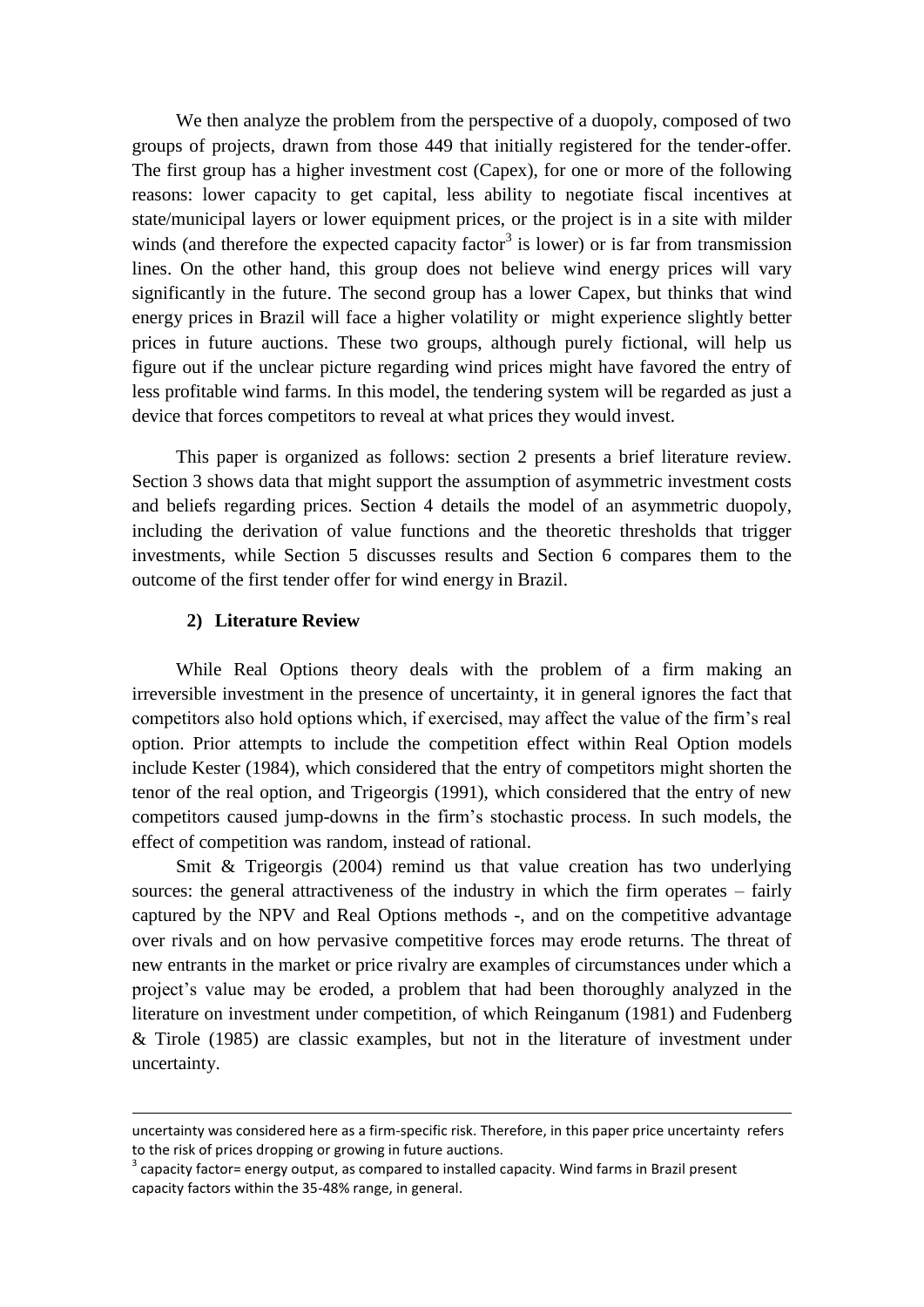Smets  $(1993)^4$  was the first to combine Real Options Theory and Game Theory, modeling the competition effect endogenously in a problem where the two firms were considering entering a new market, but Smets assumed that competitors were symmetrical, that is, had the same production costs. Dixit & Pindyck (1994, ch.8) use Smets' model in a more heuristic way and analyze the equilibrium in pure strategies. Huisman & Kort (2001, ch.7)<sup>5</sup> followed Smets' steps but for companies that were considering the option to expand and extended Dixit & Pindyck(1994, ch.8)'s model, adding the analysis of equilibrium in mixed strategies<sup>6</sup>, considering negative externalities and a first mover's advantage. Dias (2005) extended Joaquim & Buttler (2000) model and analyzed a duopoly in the oil industry where firms have asymmetric production costs and reach a Cournot equilibrium. Huisman & Nielsen (2001, ch.8) analyze a duopoly that is asymmetric in terms of the investment costs and in the presence of positive and negative externalities<sup>7</sup>. Pawlina & Kort (2002), still considering only investment cost asymmetry, adopt a more thorough analysis of the equilibrium strategies. All these papers solve their problems analytically, while other authors, such as Smit & Ankum (1993), use discrete-time models.<sup>8</sup>

Our work extends the models of Huisman & Nielsen (2001, ch.8) and Pawlina & Kort (2002), but considering asymmetry both in terms of investment costs and in terms of the stochastic price process, as to mimic the different views adopted by competitors regarding the market for wind energy in Brazil. Kong & Kwok (2006) also analyzed two asymmetries – in the sunk cost and in revenues, but not in the stochastic process. Miltersen & Schwartz (2004) analyze a duopoly with asymmetric R&D stochastic costs, but better suited to new technologies which are subject to technical shocks and a Poisson threat of termination (due to unacceptable side effects of the drugs).

Several of the above mentioned papers assume firms are risk-neutral, for the sake of notation simplicity. Some papers also assume that one or both firms are newcomers. This work relaxes these assumptions in order to obtain more general conclusions.

In the option-games models reviewed, the basic issue is to identify what is the net result of the trade-off between the advantages of an early preemptive investment and the gains from keeping the flexibility to wait and invest in a more advantageous

**.** 

 $<sup>4</sup>$  Smets first discussed this issue in a working paper as of 1991.</sup>

<sup>&</sup>lt;sup>5</sup> based on a 1999 Discussion Paper nr. 9992, Tilburg University, The Netherlands, which is usually referred to in other papers.

 $^6$  Huisman&Kort (2001, ch.4&7) used a method that had been priorly used by Fudenberg & Tirole (1985) in order to derive the probability of simultaneous exercise of the option to invest. This method was drawn from the literature on optimal stochastic control.

 $^7$  a negative externality means that the entry of the competitor reduces the company's profit due to, for example, loss of market-share. A positive externality occurs, for example, when the entry brings in synergies (eg.: more investment helps to create a local industry for equipment and investment costs drop, as a consequence)

<sup>8</sup> we also refer the reader to the site of Prof. Marco Antônio Dias/PUC-Rio [\(www.puc-rio.br/](http://www.puc-rio.br/marco.ind)**marco**.ind*),*  which contains valuable hints on real options and option-games.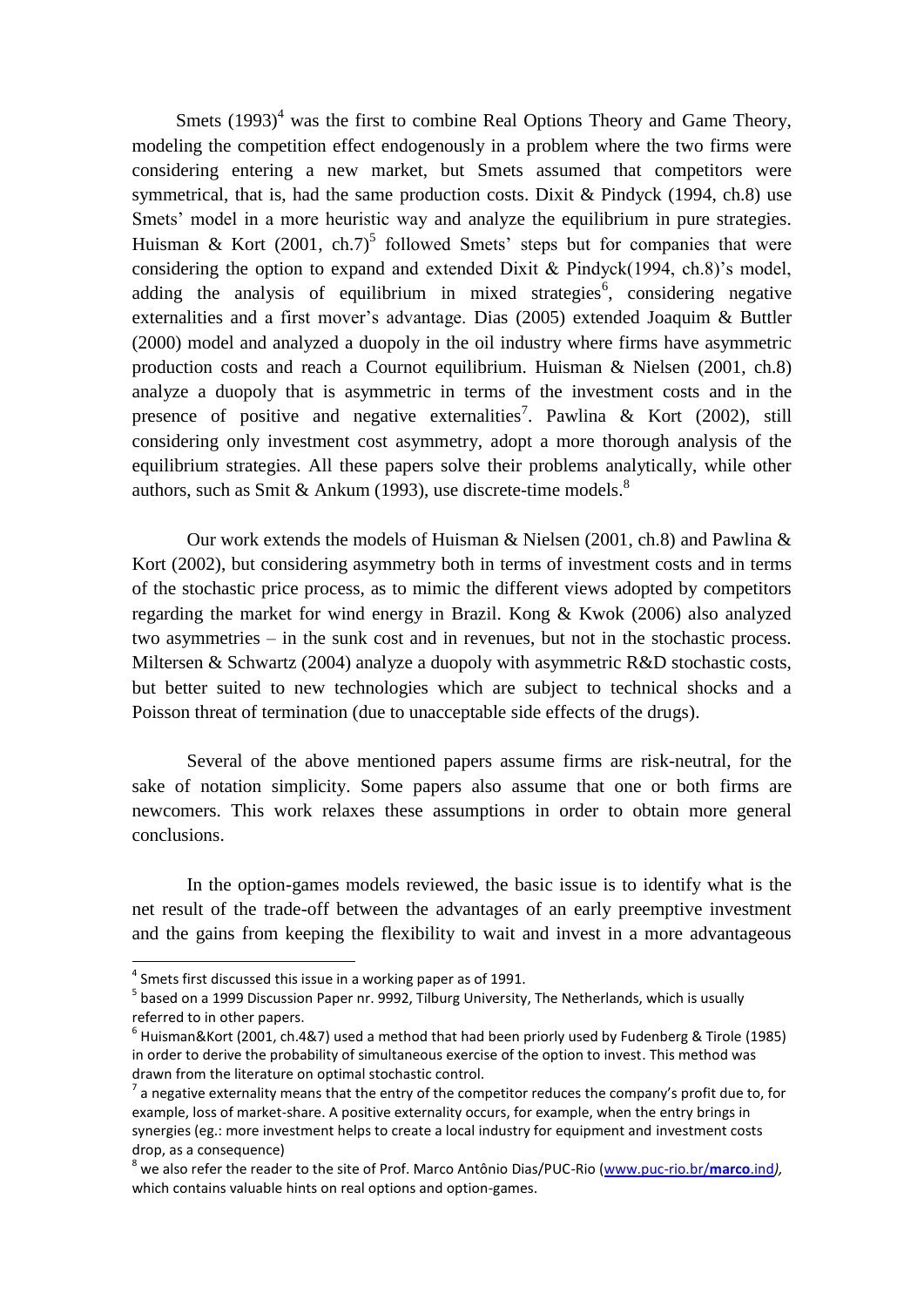market condition. Smit & Trigeorgis (2004) highlight that early commitment can be an important isolating mechanism that protects profitability when first-mover advantages are present, while the wait-and-see flexibility can be an important late-mover advantage. Early works try to solve this dilemma by figuring-out the optimal strategy of each player, reflected in finding the condition that triggers his action (to invest), based on his expectation of what will the best rational response of the other players. This is a classic optimal-stopping problem, as discussed in Dixit&Pindyck (1994) .The problem is then solved backwards, trying to find the equilibrium of the game, based on rational expectations<sup>9</sup>. The effect of a player's action is then considered as endogenous to the model, instead of an exogenous variable.

This makes sense in our specific problem, as intuitive as it is that more firms entering a market tends to depress profits/market-share, reduce the chances of renewal of the contracts, hamper negotiations for lower taxes and maintenance costs, and curb players" future investment options.

# **3) uncertainties and asymmetric competitive conditions in the Brazilian wind industry**

A wind firm is characterized by huge capital expenditures and very low operating costs. Uncertainty arises basically from the intermittent nature of wind behavior, which is a firm specific risk that we consider here as symmetric among the players we are analyzing. Other risks refer to a possible change in support schemes, but in this paper we consider that the recently instated policy will be kept for a fairly long time – and so think our game players.

Upon winning a tender-offer, a wind farm enjoys a fixed guaranteed price for 20 years in Brazil. However, tender-offers are expected to happen yearly from now on and the decision to invest is therefore also subject to the uncertainty if it is better to invest now, fixing prices at the current market scenario, or later.

There are contradictory signals regarding the future of wind prices, in Brazil and worldwide. In countries such as Germany, prices have dropped significantly and steadily, from 18,34 cent  $\epsilon/kWh$  in 1991, to the 7,14 cent  $\epsilon/kWh$  applicable to year  $2013<sup>10</sup>$ . Although this country adopts the feed-in system that defines fixed prices based on certain investment cost and other technical criteria, the German example just highlights the obvious assumption that countries will exercise their power to pressure for lower tariffs. In contrast, in another country that adopted the tender offer system, China, prices first dropped by 35-45% in response to the tender-offers instated in

**.** 

 $9$  Myerson (1999, p.1069) highlights that the assumption of perfect rationality is certainly imperfect as a description of real human behavior, based on experimental studies. However, in the long run and when stakes are high, we should expect people's behavior to more closely approximate the ideal of perfect rationality, than in laboratory experiments.

<sup>&</sup>lt;sup>10</sup> source: DEWI seminar, August 2009, Rio de Janeiro, Brazil.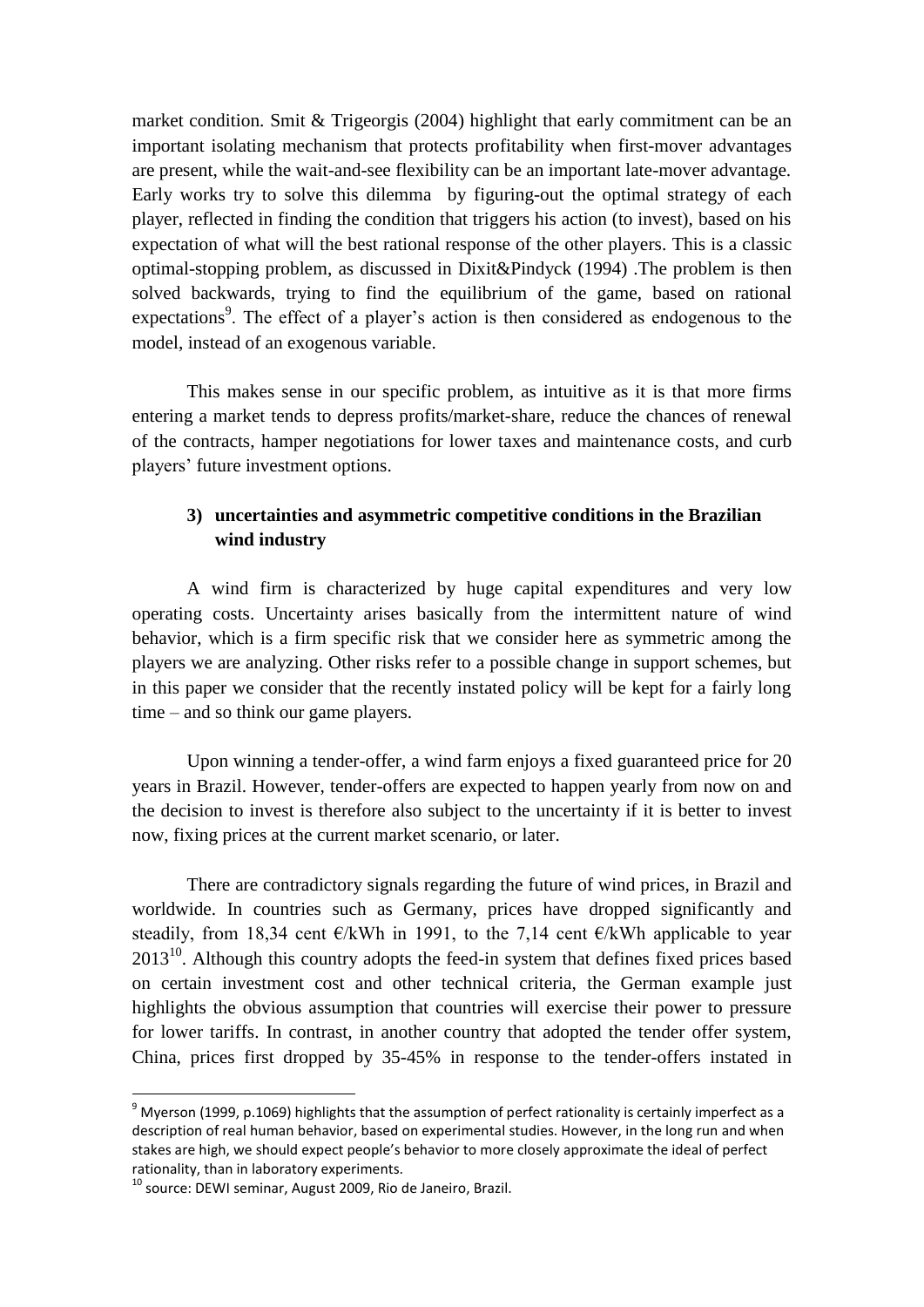2002/2003, but the contracted wind farms had persistent losses (Costa, Casotti & Azevedo, 2009). Lema & Ruby (2007) state that Chinese entrepreneurs, the winners of the tender offers at the expense of more experienced foreign wind firms, may have expected that the fixed price would be reinstated eventually, in order to protect the viability of the farms – and this actually happened recently  $11$ .

In Brazil, 79% of energy capacity is hydro-power, so supply is strongly connected to rains and the hydrological system. Demand has also been erratic, especially after the downturns caused by the 2008/2009 financial crisis. Short term prices have been very volatile, in the range of R\$ 16,31-502,45/MWh in 2008/2009. The spot price, although not affecting already contracted wind farms, signals the country"s appetite for contracting or not more expensive wind energy: when reservoirs are full, as they are now, price pressure will be strong and tender-offers for alternative sources might even be cancelled<sup>12</sup>. On the other hand, Brazil has been steadily contracting other more expensive sources of energy, in order to counter-balance the volatility of rains and secure supply. Expensive thermo energy has also been contracted at tender offers, with upward prices, but when it comes to wind energy, there is no clear policy for the amount to be contracted in the future, even less regarding ceiling prices. Therefore, asymmetry in beliefs regarding future wind prices in Brazil is a reality.

Another important asymmetry is investment costs – from now on referred to as Capex. If wind behavior is milder, more turbines are necessary to produce a specified amount of energy, for example. Another reason for Capex asymmetry also carries game theory characteristics: among the winners of the 2009 tender offer, several had equipment suppliers as one of the shareholders, or even negotiated special conditions with turbine producers interested in securing demand in order to establish a foothold or expand their plants in Brazil. Although the size of Capex asymmetry is also a question mark, we assume here that investors' size and the location of competitors' projects give a good hint if their Capex is higher or lower, so we will consider this specific information as complete, in our analysis.

# **4) The problem, modeled as an asymmetric duopoly**

# **a. basic assumptions**

**.** 

Each of two groups (or firms, to keep it simple), holds an American perpetual option to invest in wind energy in Brazil. First, let"s assume that the output of any firm that operates in this sector is sold at a price that follows an inverse price-demand

<sup>&</sup>lt;sup>11</sup> source: Suzlon, presentation to investor, Sep 2009, available at: http://www.suzlon.com/pdf/ [investor\\_p/ Suzlon\\_Energy\\_Limited\\_Investor\\_Presentation.pdf.](http://www.suzlon.com/pdf/%20investor_p/%20Suzlon_Energy_Limited_Investor_Presentation.pdf)

<sup>&</sup>lt;sup>12</sup> the first tender offer held in Dec 2009 did happen, though, in spite of spot prices that were at the R\$ 16,31 floor.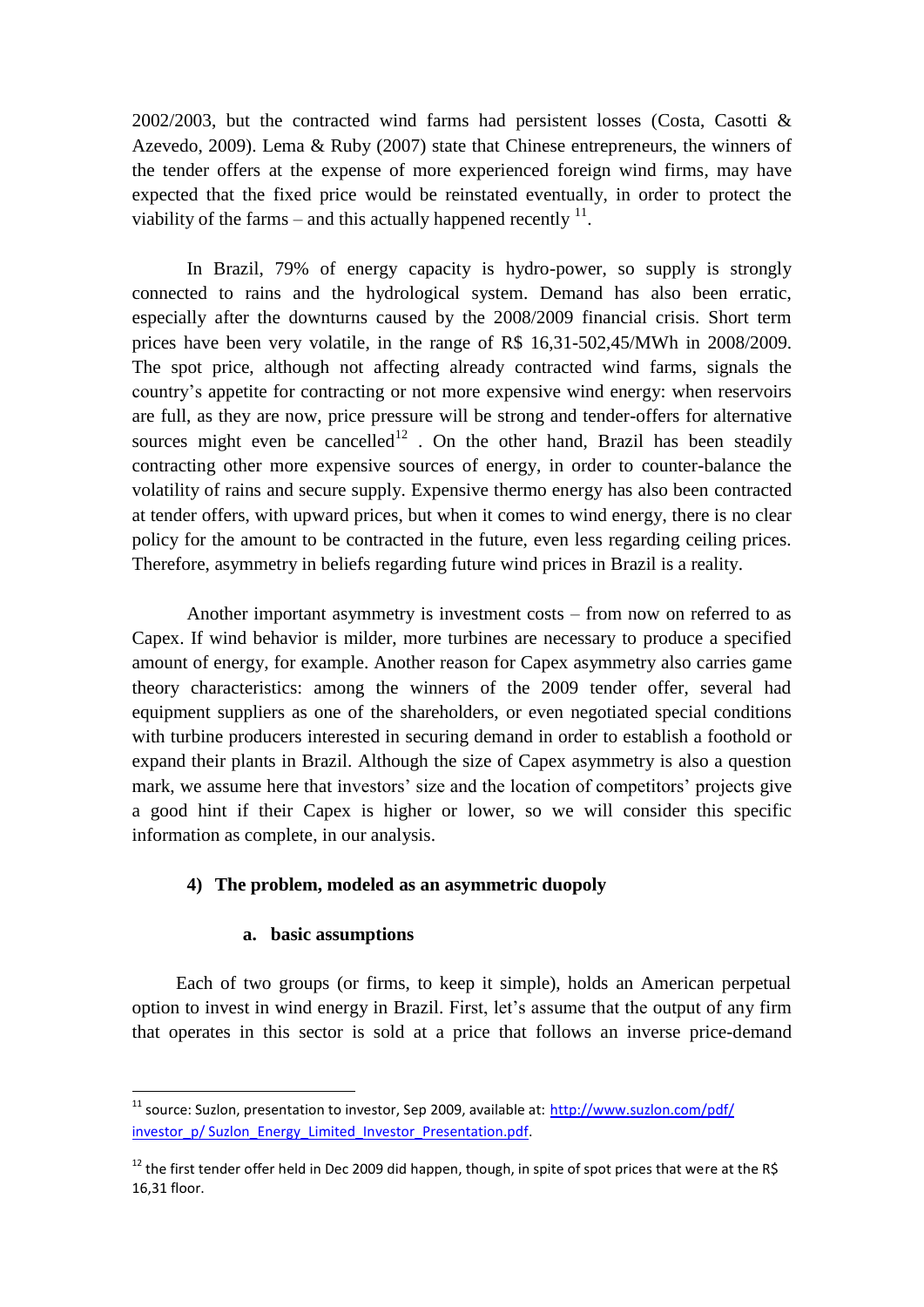function D, deterministic. However, a stochastic shock,  $\tilde{Y}_i$ , alters this function D, so that Firm *i*'s payoff  $\pi$ <sub>*i*</sub> is defined as:

~  $\pi_i = Y_i D_{i, N_i, N_j}$  (1), so the payoff is endogenously defined and varies not only with the total production of market players but also with some economic variable that changes with time  $(\tilde{Y}_i)$ , so that:

 $\tilde{Y}_i$  is assumed to follow a Geometric Brownian Motion, that is,

 $dY_i = \alpha_i Y_i dt + \sigma_i Y_i dz_i$  $(2)$ :

as D is deterministic,  $\pi$ <sub>i</sub> follows a stochastic process with the same parameters as those of the stochastic process of *Y;*

 $-D_{i_{Ni,Nj}}$  is a deterministic inverse demand function that applies to Firm *i*, which depends only on the condition of the two parties in the duopoly, described by subscripts *Ni* and *Nj*. *Ni* is zero when Firm *i* has not invested yet, and takes the value of 1 when investment has already occurred. The same rule applies to *Nj.* Therefore:

 $D_{i00}$  -> neither firms have invested yet

*Di*<sup>10</sup> -> Firm *i* as Leader, and Firm *j* has not invested yet

- $D_{i01}$  > Firm *i* as the potential Follower, that is, Firm *j* has already invested but Firm *i* has not invested yet
- $D_{i11}$  -> both firms have already invested

1

We assume that:  $D_{i10} > D_{i11} > D_{i00} > D_{i01}$ , as to mimic the situation in which the best profit is obtained when Firm *i* is the first to invest (a first-mover advantage); when the competitor invests, as well, Firm  $i$ 's profit drops<sup>13</sup>, but it is still above the profit it used to obtain before having invested. Finally, if the competitor is the first-mover, this deteriorates the profit of Firm *i,* compared to the situation where neither firms have invested yet. Now let Firm *j* ´s payoff function be similar to that of Firm *i,* but with different stochastic parameters:

$$
\pi_j = \tilde{Y}_j \cdot D_{jN_i, N_j} \qquad dY_j = \alpha_j Y_j dt + \sigma_j Y_j dz_j \qquad (3)
$$

Likewise, we assume  $D_{j01} > D_{j11} > D_{j00} > D_{j10}$ . For the sake of simplicity, we consider that both firms' new output is the same, let's say,  $25MW<sup>14</sup>$ . We also assume

 $13$  we are, therefore, considering that negative externalities surpass the positive externalities of both firms investing (see Note 5). Although in Brazil a wind farm that is already operating receives a fixed price, when newcomers enter the market they at least jeopardize the renewal of the firm's contract at maturity, or force prices down upon renewal, or pressures land and maintenance costs.

<sup>&</sup>lt;sup>14</sup> there are certain fiscal incentives in Brazil that foster the decision for small plants. Although investors might still produce any quantity, they would rather split that in several small firms in order to take advantage of fiscal benefits. We will still assume that competitors will produce the same small amount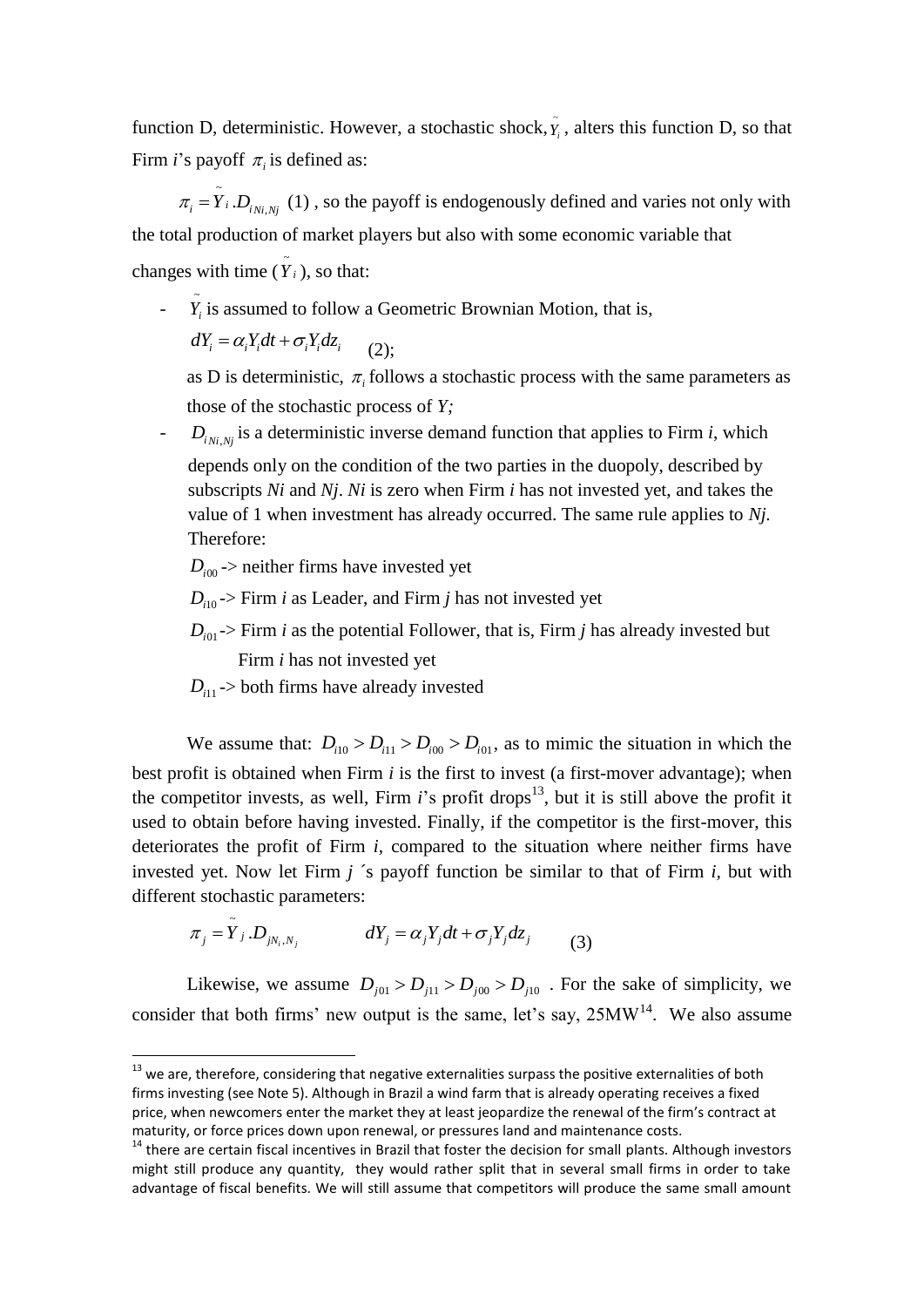that  $D_{i10} = D_{j01}$ ;  $D_{i00} = D_{j00}$ ;  $D_{i01} = D_{j10}$ ;  $D_{i11} = D_{j11}$ . This is not a strong assumption for wind farms, which incur in very low operating costs and are basically different just in terms of their capital expenditures<sup>15</sup>. Therefore, wind farms of the same size have similar profit structures which are impacted by competitors' moves in similar ways.

Different parameters for the stochastic behaviors of *Yi* and *Yj* mean that Firm *j'*s expectations regarding the future behavior of wind energy prices are different from Firm *i'*s expectations. This is the first asymmetry in our problem. None of the firms knows where the competitor stands regarding this issue, so this is a game of incomplete information. Instead of solving it for a Nash-Bayesian equilibrium (HARSANYI, 1968), which would involve new assumptions about the probability of each player being in one or in the other expectations condition<sup>16</sup> and a myriad of alternative scenarios, in this paper we will just evaluate how a firm would behave, considering that it believes the competitor either: - thinks the same about the future; - has a different view of future wind prices behavior.

The second asymmetry refers to investment costs (Capex): Firm *i*"s investment, *I*<sub>i</sub>, is higher than *I*<sub>j</sub>, that is, *I*<sub>i</sub> =  $\rho$ *.I*<sub>j</sub> and  $\rho$  > 1. Table 1 summarizes the asymmetries in our problem.

|                           | Firm i                                       | Firm <i>i</i>                                 |  |  |
|---------------------------|----------------------------------------------|-----------------------------------------------|--|--|
| Capex                     | $I_i = \rho.I_i$ and $\rho > 1$              |                                               |  |  |
| (known to                 |                                              |                                               |  |  |
| competitor)               |                                              |                                               |  |  |
| Beliefs on future         |                                              |                                               |  |  |
| payoff                    | $\pi_i = Y_i \cdot D_{N_i,N_i}$              | $\pi_{i} = Y_{i} . D_{N_{i}, N_{i}}$          |  |  |
| (unknown to<br>competitor | $dY_i = \alpha_i Y_i dt + \sigma_i Y_i dz_i$ | $dY_i = \alpha_i Y_i dt + \sigma_i Y_i dz_i$  |  |  |
|                           | $\alpha_i$ ; $\sigma_i$                      | $\alpha_i > \alpha_i$ ; $\sigma_i > \sigma_i$ |  |  |

Table 1: summary of each Firm's conditions:

1

A more general – and realistic – model might consider that competitor"s Capex is also unknown, making the game even more incomplete. However, this would make analysis less parsimonious and hamper getting the intuition regarding the effects of an uncertain price scenario. Here, we believe that firms might have a good guess of competitor´s Capex based on the knowledge of the size of shareholders, experience in

of energy, as if one 25MW plant is competing with another one to sell the same amount of energy. By doing this, we are neglecting that investors might reach a Cournot or Stackelberg equilibrium, defining the energy outputs that maximize their profits. Here, the reason why payoffs change endogenously is actually related to the potential loss of fiscal benefits, higher maintenance/replacement costs or fewer chances of having the contract renewed, when other players enter the market.

 $15$  another great difference is the wind behavior at the site, but this also translates in a different Capex, in order to produce the same amount of energy

<sup>&</sup>lt;sup>16</sup> in this case, "Nature" chooses randomly, based on a given probabilistic rule, what is the competitor's characteristic, and the game becomes a game of imperfect information.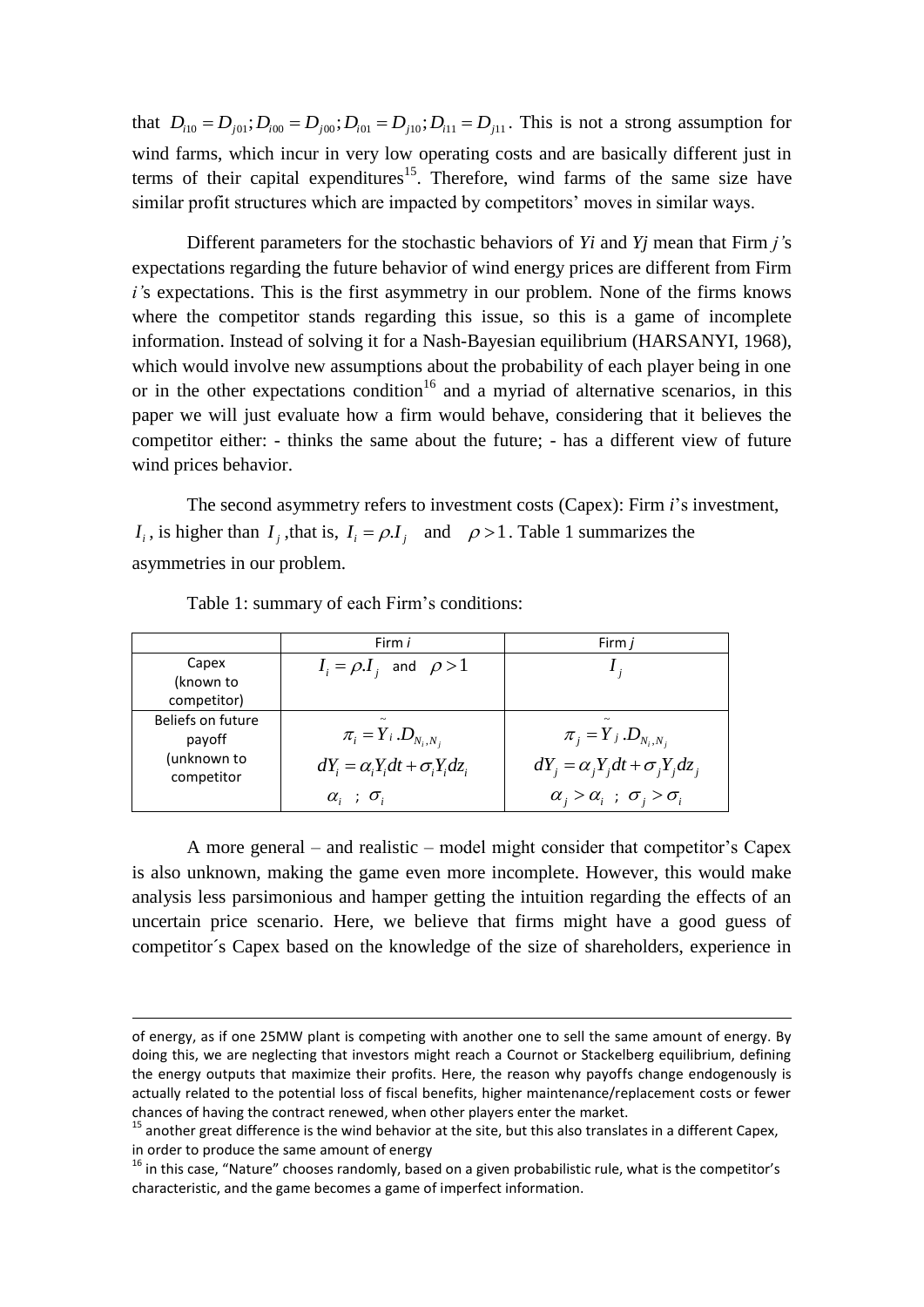the field and location of their projects. Annex 1 shows the representation of the incomplete game and clarifies the branches we are considering in our analysis.

We also assume that current  $Y(Y_0)$  is low enough, so that immediate investment is not optimal for either players (when *Y<sup>0</sup>* is high enough to reach regions when both firms are tempted to invest, then mixed strategies equilibria may occur, but this possibility is being neglected here).

## **b. duopoly alternatives we considered:**

In this work we will derive the value functions and the equilibria solutions for each of these two alternatives (Table 2):

|             | Model 1 (right guess)                                                  | Model 2 (wrong guess)                                   |  |  |  |
|-------------|------------------------------------------------------------------------|---------------------------------------------------------|--|--|--|
|             | Firm <i>i</i> believes   has a lower Capex but   has a lower Capex and |                                                         |  |  |  |
| Firm $j$    |                                                                        | has different views on $\vert$ it thinks the same about |  |  |  |
|             | future prices                                                          | the future                                              |  |  |  |
|             | Firm $j$ believes   has a higher Capex but   has a higher Capex and    |                                                         |  |  |  |
| Firm $i$ is |                                                                        | has different views on thinks the same about            |  |  |  |
|             | future prices                                                          | the future                                              |  |  |  |

Table 2: scenarios to be modeled

In Model 1, firms make a right guess about its competitor"s beliefs on future prices and make their entry decisions accordingly. In Model 2, both guess wrongly. Again, other combinations are possible, but we opted to restrict the analysis to these extreme scenarios, in hope that they will help us get a clearer intuition of the problem.

In addition, we will compare results with the situation in which both parties actually share the same beliefs about future prices but still have and investment cost asymmetry. This might happen if the Brazilian government had sent reliable signals about this market's future<sup>17</sup>, equalizing beliefs and, therefore, the stochastic process of  $\pi$ . We refer the reader to Pawlina & Kort (2002), who analyze this problem thoroughly.

In each scenario, we will derive the value functions for the following alternatives:

- Firm *i* is the first to invest (Leader), what makes Firm *j* the Follower;
- Firm *j* is the first to invest (Leader), what makes Firm *i* the Follower;

Therefore, we will find the prices at which the players would have an incentive to preempt the market (preemptive equilibrium). We will neglect the case when both firms invest simultaneously or even the sequential equilibrium focusing only on

1

 $17$  an example of such a policy is the German support scheme for wind energy, which signals falling prices based on certain known criteria.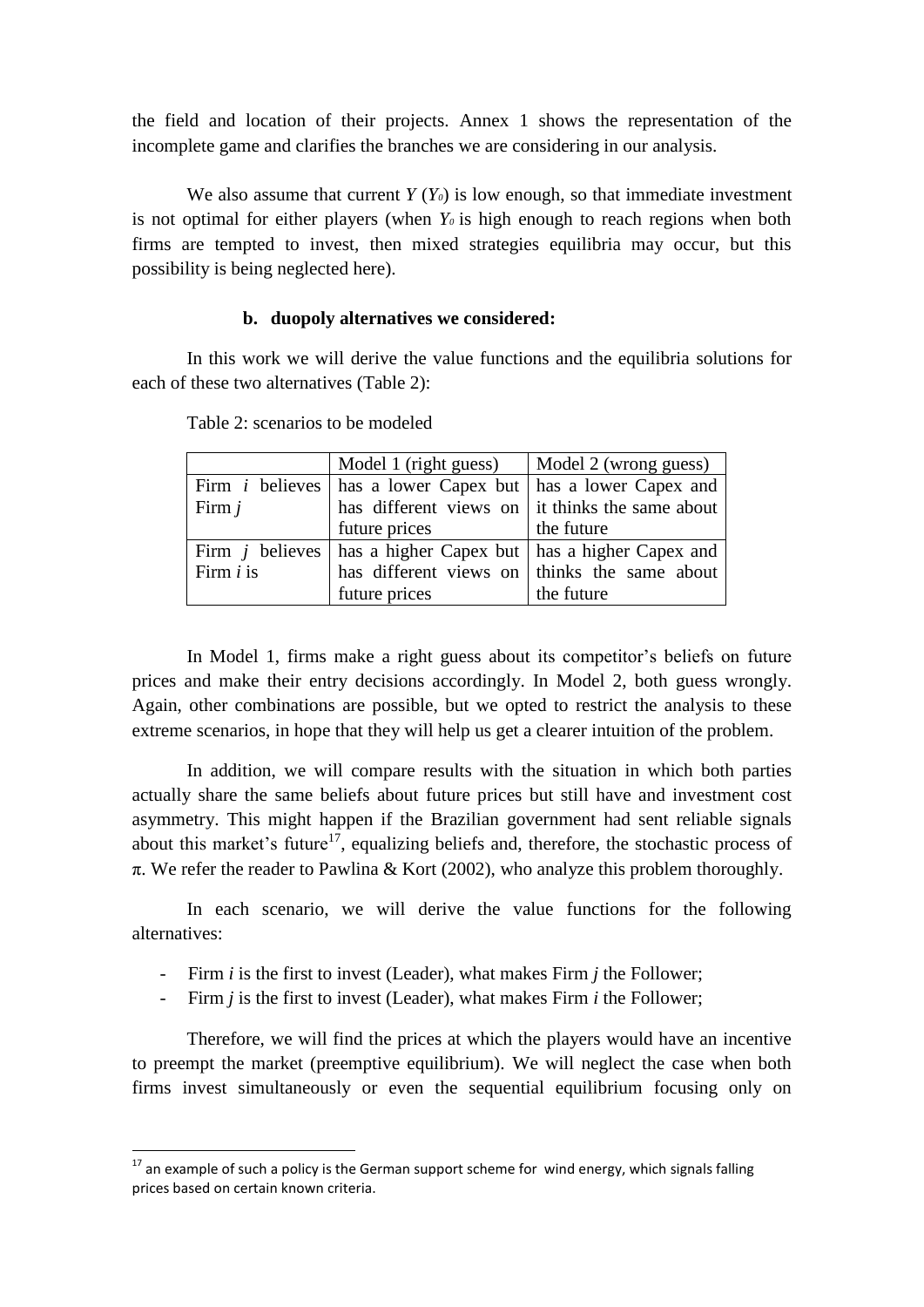identifying under which conditions a less profitable firm may preempt, given asymmetric views of future market conditions.

As usual in dynamic games, the problem will be solved backwards, first deriving the value function of the Follower, which has seen the Leader enter the market; then we obtain the value function of the Leader, who acts based on what he believes will be the sequential rational decision of the Follower.

## **c. Model 1 – both guess right**

## **c.1 Firm** *i* **is the Leader, Firm** *j* **is the Follower**

Considering that Firm *i* invested, Firm *j* will invest when  $Y_j$  is sufficiently large, that is, when it exceeds a certain threshold  $Y_{jF}^*$  (threshold when Firm *j* enters the market as a Follower), which occurs at time  $t = \tau_{jF}^* = \inf(t | Y(t) \ge Y_{jF}^*)$ .

## **c.1.i. follower (Firm** *j* **)**

We may use the dynamic programming Bellman equation for a firm that holds an option to invest - an optimal stopping problem - and which gets a certain revenue while the option is alive (Annex 2 details the derivation of this differential function). Another alternative is to derive the same function using the Contingent Claims or the integral methods, which yield a similar result<sup>18</sup>. Then:

$$
\frac{1}{2}\sigma_j Y_j^2 F_{j_{r_j r_j}} + \alpha_j Y_j F_{j_{r_j}} - \rho F + Y_j D_{j10} = 0 \quad \text{or, using a simpler notation:}
$$
  

$$
\frac{1}{2}\sigma_j Y_j^2 F_j^* + \alpha_j Y_j F_j - \rho F + Y_j D_{j10} = 0^{19 \ 20} \tag{4}
$$

 $\overline{\phantom{a}}$ 

where  $F_j^{\dagger}$  and  $F_j^{\dagger}$  are, respectively, the second and first derivatives of *F* in regards to  $Y_j$ , and *F* is the value of the option holder.

Using Ito's Lemma and eq.(3), we get to eq. (4), a non-homogeneous partial differential equation, which solution is detailed below (Annex 2 describes the procedure, as well as the value of  $\beta_j$ ):

 $18$  the Contingent Claims method assumes that the firm's output can be traded in financial markets, which is not exactly the case here. Annex 2 highlights the slight differences between the value functions obtained in the two methods. Dias (2005) shows that the Differential method yields the same results as the Integral method.

<sup>&</sup>lt;sup>19</sup> please recall that  $r + \pi = \mu = \alpha + \delta$ , that is, the risk free rate plus the risk premium equals the discount rate (that can be obtained through the CAPM model, for example), which is turn equals the drift α plus the dividends δ.

<sup>20</sup> when we assume the firm is neutral to risk, the value function looks alike, but *ρ* is replaced by *r.*A firm is neutral to risk when the asset's risk is totally diversifiable, that is, when it has zero correlation with the market risk.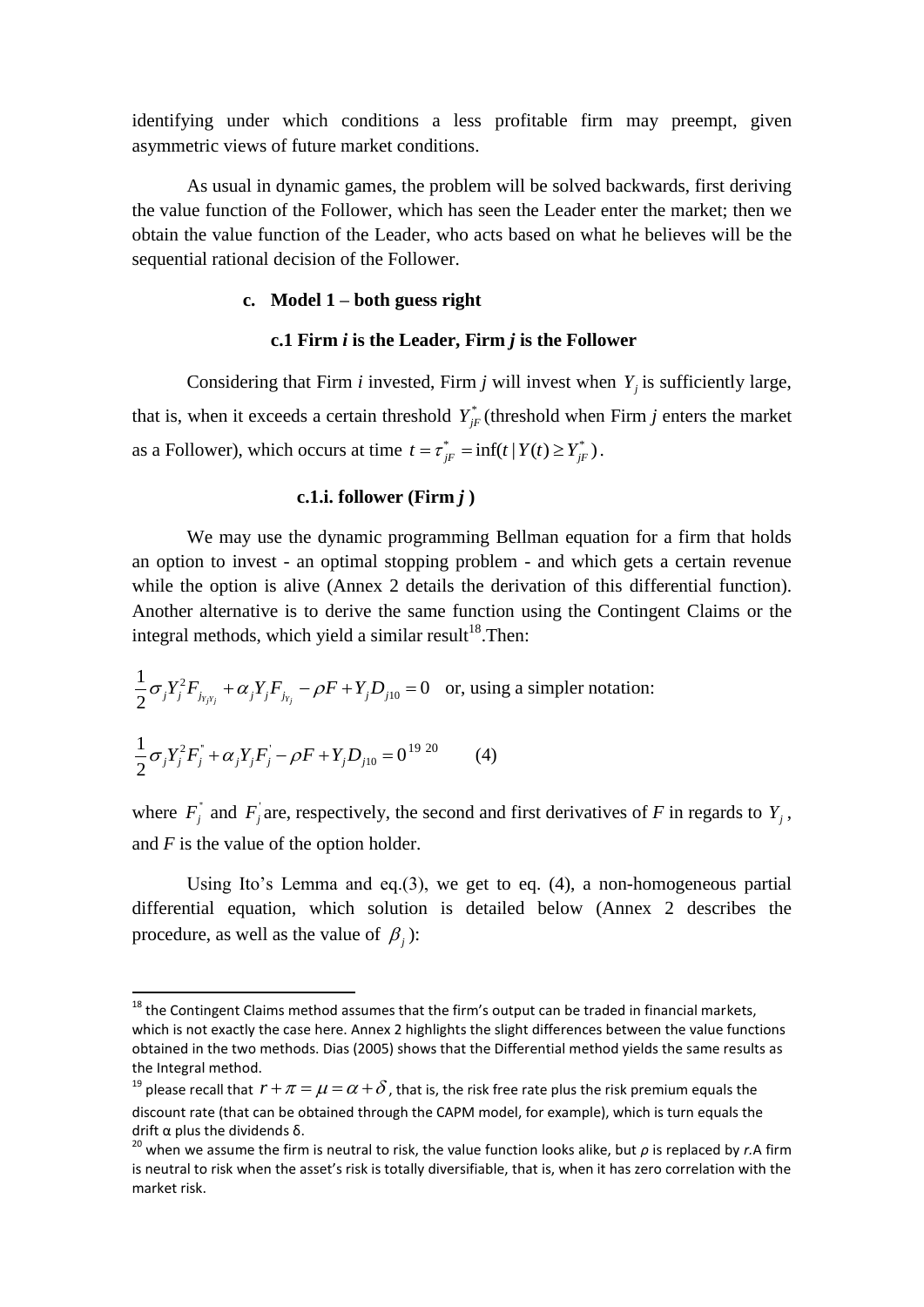$$
\begin{bmatrix}\nF_j(Y_j) = AY_j^{\beta_j} + \frac{Y_j D_{j10}}{\rho - \alpha_j} & (5) & , \text{ in the continuation region}^{21}, \text{ that is, for } Y_j \le Y_{jF}^* \\
\text{or} \\
F_j(Y_j) = \frac{Y_j D_{j11}}{\rho - \alpha_j} - I_j & (6) & , \text{ when } Y_j \ge Y_{jF}^*\n\end{bmatrix}
$$

In the right-hand side of expression (5), the second term reflects the value of Firm *j* if it never invests, while the first term reflects the option to invest; it is intuitive that the option value is positive, so the constant *A* should be positive.

At the threshold  $Y_{jF}^*$ , the Value Matching Condition (VMC) and the Smooth Pasting Condition (SPC) apply (for a heuristic discussion of these two conditions, please refer to Dixit & Pindyck, 1994, ch.4, p.130-132).

VMC: eq. (5)= eq. (6) 
$$
\Rightarrow A Y_{jF}^{*\beta_j} + \frac{Y_{jF}^* D_{j10}}{\rho - \alpha_j} = \frac{Y_{jF}^* D_{j11}}{\rho - \alpha_j} - I_j
$$
 (7)

SPC: the derivatives of eq.(5) and (6) are equal  $\Rightarrow \beta_i A Y_{iF}^{*\beta_j-1} + \frac{D_{j10}}{\beta_j} = \frac{D_{j11}}{\beta_j}$  $_{j}AY_{jF}^{\ast}$ *j*  $\rho - \alpha_j$  $\beta_j A Y_{jF}^{* \beta_j - 1} + \frac{D_{j10}}{\rho - \alpha_j} = \frac{D_{j11}}{\rho - \alpha_j}$  $\frac{\Sigma_{j10}}{-\alpha_j} = \frac{\Sigma_{j11}}{\rho - \alpha_j}$  (8)

Then we have: 
$$
A = \left(\frac{D_{11} - D_{10}}{\rho - \alpha_j}\right) \frac{Y_{jF}^{*1-\beta_j}}{\beta_j}
$$
 (9)

which, applied to eq.(7), gives: 
$$
\left(\frac{D_{j11} - D_{j10}}{\rho - \alpha_j}\right) \frac{Y_{jF}^{*}}{\beta_j} Y_{jF}^{*} + \frac{Y_{jF}^* D_{j10}}{\rho - \alpha_j} = \frac{Y_{jF}^* D_{j11}}{\rho - \alpha_j} - I_j.
$$

As a result, 
$$
Y_{jF}^* = \frac{\beta_j}{(\beta_j - 1)} \frac{(\rho - \alpha_j)I_j}{(D_{j11} - D_{j10})}
$$
 (10)

1

Recall from Annex 2 that: 
$$
\beta_j = \frac{\frac{1}{2}\sigma_j^2 - \alpha_j + \sqrt{[\alpha_j - \frac{1}{2}\sigma_j^2]^2 + 2\rho\sigma_j^2}}{\sigma_j^2}
$$
(11)

Expressions (5), (6), (9), (10) and (11) allow us to draw the value function of Firm *j* as Follower. In expressions (9) and (10),  $(D_{j11} - D_{j10}) > 0$ , reflecting our assumption that the Follower"s payoff is always higher when it invests, when compared to the situation

<sup>&</sup>lt;sup>21</sup> here, the continuation region is the region where waiting to invest is optimal, so it is still better to keep the option alive.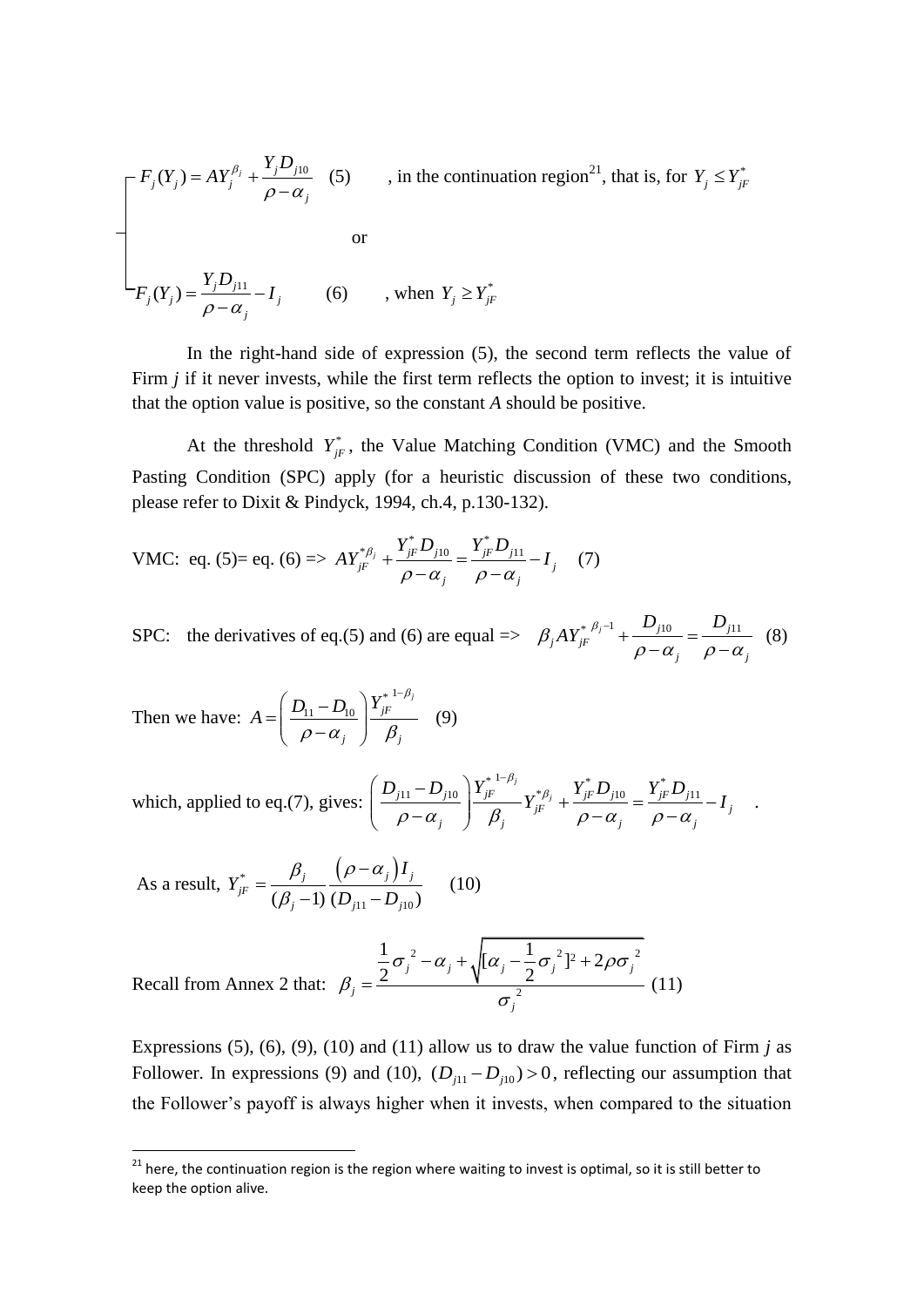in which only the Leader has invested. So, constant *A* and the threshold  $Y_{jF}^*$  are positive, as expected.

## **c.1.ii. leader (Firm** *i* **)**

The Leader's value function is similar to eq. (4), but with state variable  $Y_i$ .

$$
\frac{1}{2}\sigma_i Y_i^2 F_i^{\dagger} + \alpha_i Y_i F_i^{\dagger} - \rho F + Y_i D_{i10} = 0.
$$

Following procedures similar to those adopted in section 2.1.i, we find the value functions that apply to the Leader:

$$
\begin{bmatrix}\nF_i(Y_i) = BY_i^{\theta_i} + \left[\frac{Y_i D_{i10}}{\rho - \alpha_i} - I_i\right] & (12) & , \text{ in the continuation region, that is, for } Y_j \le Y_{jF}^*, \\
\text{or} \\
F_i(Y_i) = \frac{Y_i D_{i11}}{\rho - \alpha_i} - I_i & (13) & , \text{ when } Y_j \ge Y_{jF}^*\n\end{bmatrix}
$$

Please note that the Leader holds no option here (he has already exercised his option to invest!). Actually, the value functions here express what happens to the Leader's value if his competitor, the Follower, exercises his option to invest, too. Therefore, the second term in the right-hand side of eq.(12) reflects the Leader"s value if the Follower never invests, while the first term reflects the erosion in the Leader"s value, given the risk that the Follower will invest. So, it is intuitive that constant  $B$  is negative and that the value function in the continuation region is concave.

We have already derived the expression for  $Y_{jF}^*$  in section d.1.i and we still need to find constant *B*. We can do that by using the VMC, that is, by equaling equations (12) and (13), for  $Y_i = Y_j = Y_{jF}^*$ . It follows that:

$$
BY_{jF}^{* \theta_{i}} + \left[\frac{Y_{jF}^{*} D_{i10}}{\rho - \alpha_{i}} - I_{i}\right] = \frac{Y_{jF}^{*} D_{i11}}{\rho - \alpha_{i}} - I_{i}
$$
\n
$$
B = \frac{D_{i11} - D_{i10}}{\rho - \alpha_{i}} Y_{jF}^{*1 - \theta_{i}} \quad (14)
$$
\n
$$
\theta_{i} = \frac{\frac{1}{2} \sigma_{i}^{2} - \alpha_{i} + \sqrt{[\alpha_{i} - \frac{1}{2} \sigma_{i}^{2}]^{2} + 2\rho \sigma_{i}^{2}}}{\sigma_{i}^{2}} \quad (15)
$$

It is worth noting that the root  $\theta_i$  reflects Firm *i*'s own views of future market prospects; it expects the opponent to join the market at  $Y_{jF}^*$ , but the speed at which *Y*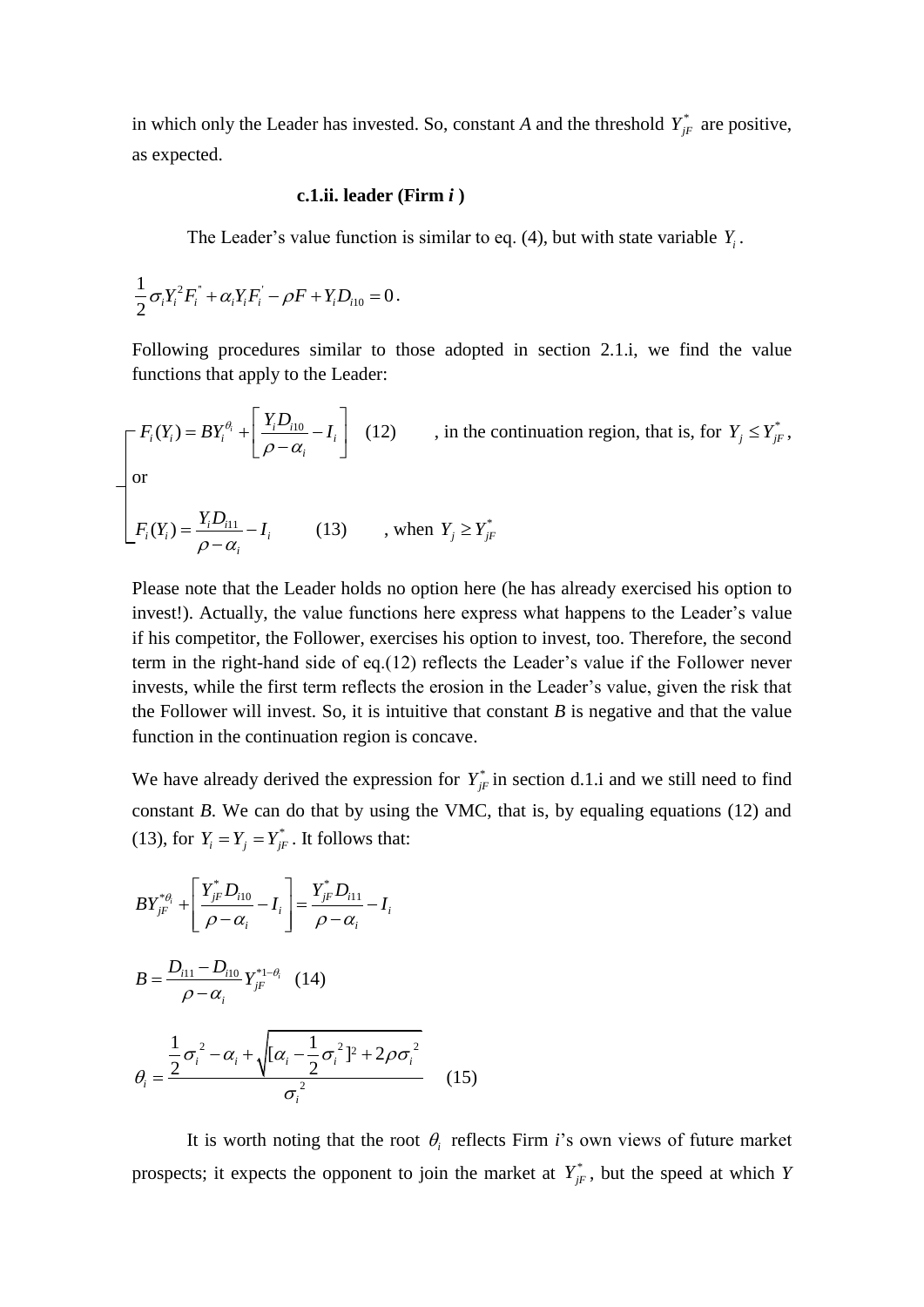will reach this threshold is ruled by Firm *i*'s stochastic process. In summary, equations  $(10)$ ,  $(12)$ ,  $(13)$ ,  $(14)$  and  $(15)$  allow us to draw the value function of the Leader.

The time when firm *i* will invest is a bit more complicated to device, though. Firm *i* has an incentive to become the Leader as soon as its value as Leader becomes higher than its value as Follower (which is detailed in section c.2.i), that is, when  $Y = Y_{ip}$ , which happens when  $t = \inf(t | F_{iLeader} \ge F_{iFollower})$ . However, Firm *i* does not need to invest at that point if there is no risk that the opponent will preempt soon, forcing Firm *i* to be the lower value Follower. If the opponent is not likely to preempt the market, Firm *i* can wait for a clearer market condition and waiting to invest is still valuable, that is, it can wait until  $t = \inf(t | F_{jLeader} \geq F_{jFollower})$ , which happens at  $Y = Y_{jp}$ . As a result, Firm *i* is actually prone to invest at  $Y_{jp} - \xi$ .

There is another subtlety, though: is it really worth waiting? When Firm *i* still holds the option to invest as the Leader, its value is defined by the following function:

$$
F_i(Y_i) = MY_i^{\theta_i} + \frac{Y_i D_{i00}}{\rho - \alpha_i} \qquad (16)
$$

, and it is only worth waiting if the waiting value exceeds the value of Firm *i* as Leader, which is defined by expressions (12) and (13). The optimal stopping time, here, can again be obtained by using the VMC and the SPC in equations (12) and (16), at the point at which  $Y = Y_i^*$ , the point at which waiting is no longer worthy:

VMC: 
$$
MY_i^{* \theta_i} + \frac{Y_i^* D_{i00}}{\rho - \alpha_i} = BY_i^{* \theta_i} + \left[ \frac{Y_i^* D_{i10}}{\rho - \alpha_i} - I_i \right]
$$

$$
\text{SPC: } \theta_i M Y_i^{* \theta_i - 1} + \frac{D_{i00}}{\rho - \alpha_i} = \theta_i B Y_i^{* \theta_i - 1} + \frac{D_{i10}}{\rho - \alpha_i}
$$

As a result: 
$$
Y_i^* = \frac{\theta_i}{\theta_i - 1} \frac{(\rho - \alpha_i) I_i}{D_{i10} - D_{i00}}
$$
 (17)

$$
M = B + \frac{Y_i^{*(1-\theta_i)}}{\theta_i} \frac{D_{i10} - D_{i00}}{\rho - \alpha_i} \qquad (18)
$$

It is interesting to see that the trigger to stop waiting,  $Y_i^*$ , is the same as in the monopoly case, when there is no threat of competition eroding the firm"s value (please refer to Annex 3 for a brief discussion of the impact on the firm's value, in each case). Depending on the parameters of the problem,  $Y_i^*$  may be higher or lower than  $Y_{jP}$ . Then, Firm *i* would actually enter as Leader at:

a)  $Y_{iL}^* = Y_i^*$ , if  $Y_i^* \prec Y_{jP}$ ; in this case, Firm *i*'s decision to invest occurs at the same point as if it were in a monopoly.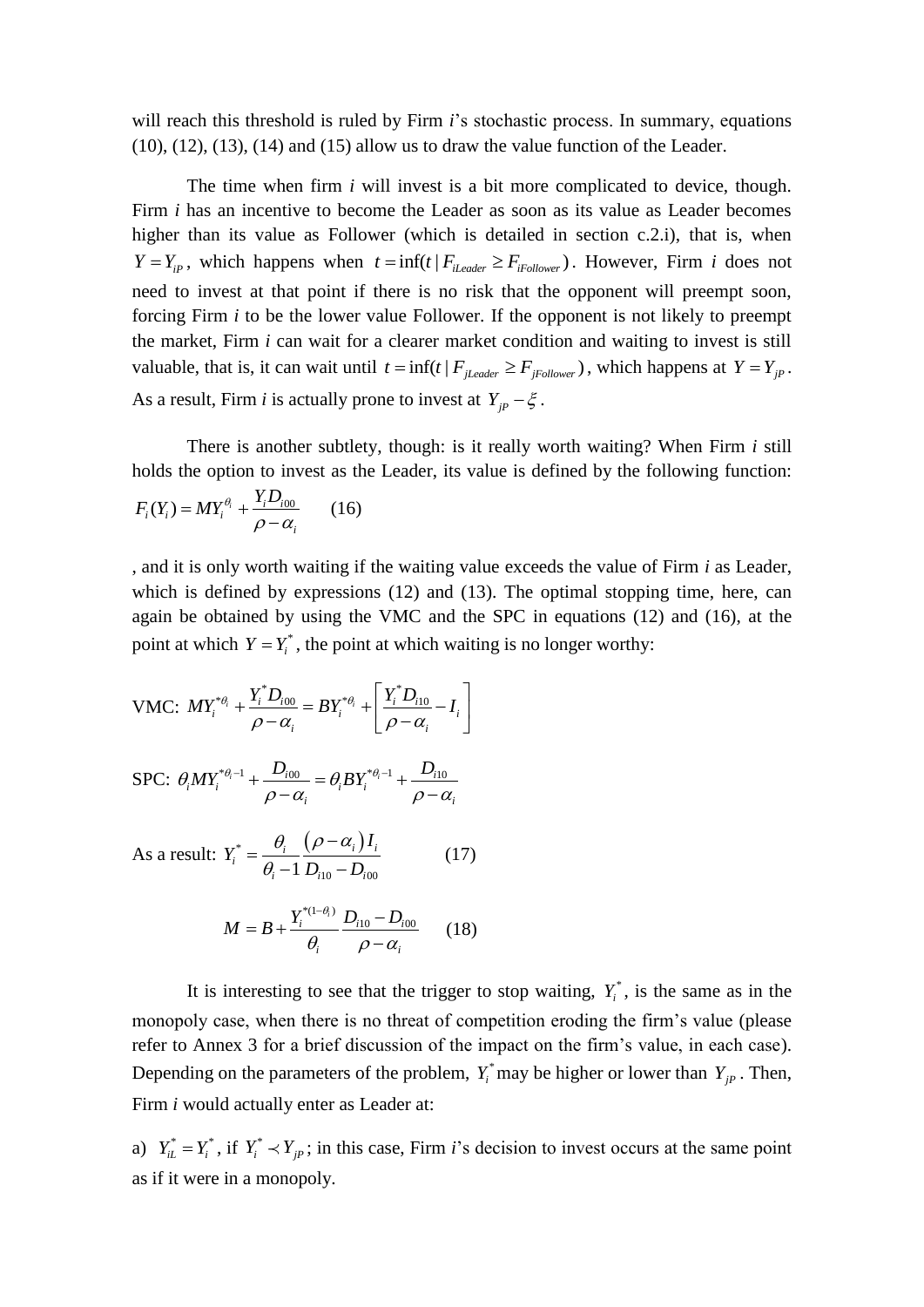b) 
$$
Y_{iL}^* = Y_{jP} - \xi
$$
, if  $Y_i^* \ge Y_{jP}$ 

# **c.2 Firm** *j* **is the Leader, Firm** *i* **is the Follower**

Following procedures similar to those adopted in section c.1, we find the value functions that apply to the Leader and the Follower in this case (sections c.2.i and c.2.ii).

# **c.2.i. follower (Firm** *i* **)**

$$
\frac{1}{2}\sigma_{i}Y_{i}^{2}F_{i_{N_{i}}} + \alpha_{i}Y_{i}F_{i_{N}} - \rho F + Y_{i}D_{i01} = 0 \text{ or, using a simpler notation:}
$$
\n
$$
\frac{1}{2}\sigma_{i}Y_{i}^{2}F_{i}^{*} + \alpha_{i}Y_{i}F_{i}^{*} - \rho F + Y_{i}D_{i01} = 0
$$
\n
$$
\int_{0}^{T_{i}}\left(\frac{Y_{i}}{Y_{i}}\right) = CY_{i}^{\varphi_{i}} + \frac{Y_{i}D_{i01}}{\rho - \alpha_{i}} \quad (19) \qquad \text{, in the continuation region, that is, for } Y_{i} \leq Y_{i}^{*}
$$
\n
$$
\int_{0}^{T_{i}}\left(\frac{Y_{i}}{Y_{i}}\right) = \frac{Y_{i}D_{i11}}{\rho - \alpha_{i}} - I_{i} \qquad (20) \qquad \text{, when } Y_{i} \geq Y_{i}^{*}
$$
\n
$$
C = \left(\frac{D_{i11} - D_{i01}}{\rho - \alpha_{i}}\right) \frac{Y_{i}^{*}}{\varphi_{i}} \qquad (21)
$$
\n
$$
Y_{iF}^{*} = \frac{\varphi_{i}}{(\varphi_{i} - 1)} \frac{(\rho - \alpha_{i})I_{i}}{(D_{i11} - D_{i01})} \qquad (22)
$$
\n
$$
\varphi_{i} = \theta_{i} = \frac{\frac{1}{2}\sigma_{i}^{2} - \alpha_{i} + \sqrt{[\alpha_{i} - \frac{1}{2}\sigma_{i}^{2}]^{2} + 2\rho\sigma_{i}^{2}}}{\sigma_{i}^{2}} \qquad (15)
$$

 $c.2$ .ii. leader (Firm $j$ )

$$
\frac{1}{2}\sigma_j Y_j^2 F_j^* + \alpha_j Y_j F_j^* - \rho F + Y_j D_{j01} = 0.
$$
\n
$$
\begin{bmatrix} F_j(Y_j) = EY_j^{\phi_j} + \left[ \frac{Y_j D_{j01}}{\rho - \alpha_j} - I_j \right] & (23) \\ \text{or} \\ \end{bmatrix}
$$
, in the continuation region, that is, for  $Y_i \leq Y_{ij}^*$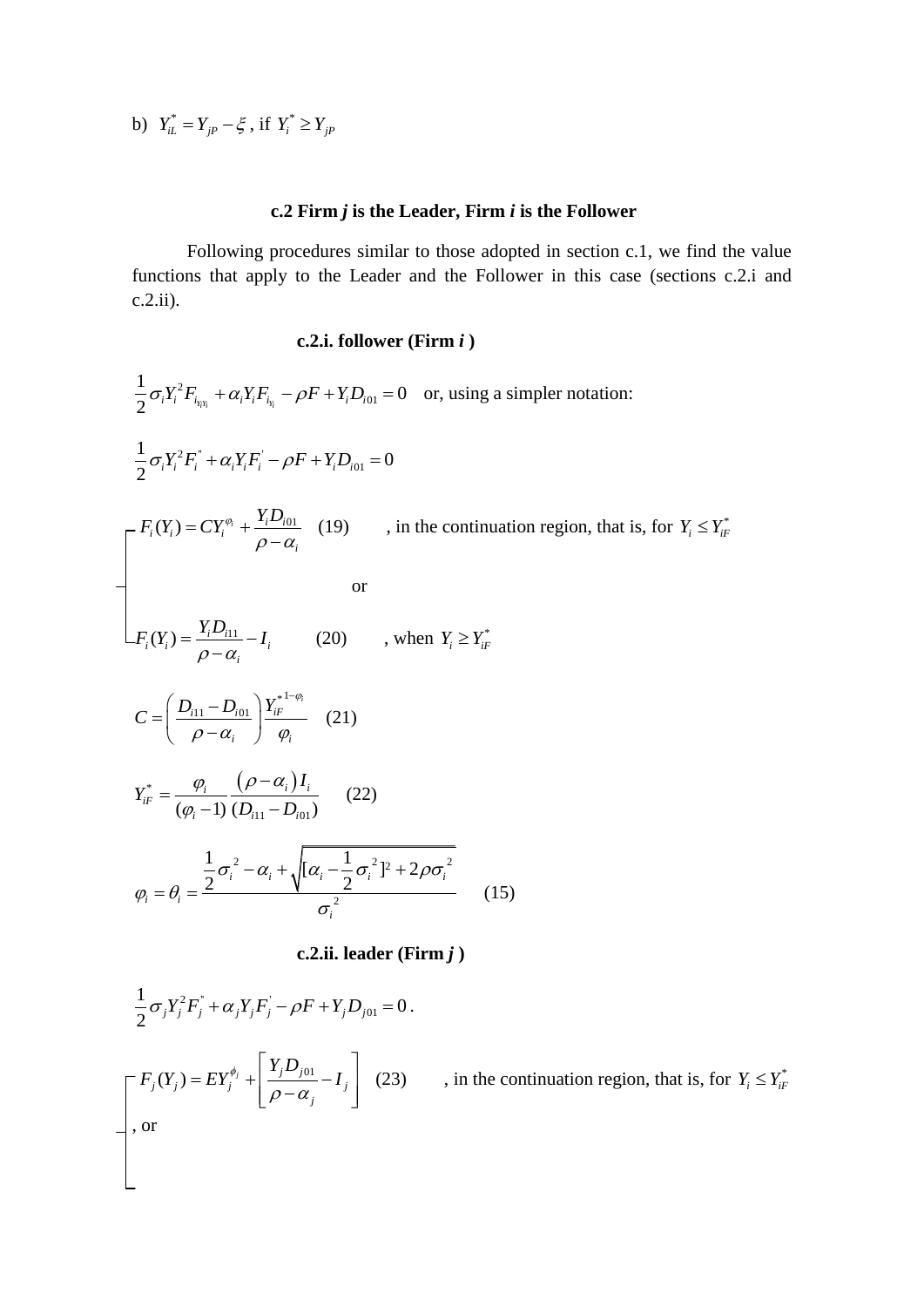$$
F_j(Y_j) = \frac{Y_j D_{j11}}{\rho - \alpha_j} - I_j \qquad (24) \qquad \text{, when } Y_i \ge Y_{iF}^*
$$
  
\n
$$
E = \frac{D_{j11} - D_{j01}}{\rho - \alpha_j} Y_{iF}^{*1-\phi_j} \quad (25)
$$
  
\n
$$
\phi_j = \beta_j = \frac{\frac{1}{2} \sigma_j^2 - \alpha_j + \sqrt{[\alpha_j - \frac{1}{2} \sigma_j^2]^2 + 2\rho \sigma_j^2}}{\sigma_j^2} \quad (11)
$$

Again, we need to obtain the monopoly threshold for the Leader, Firm *j*. Following the same steps as in section c.1.ii, we get to:

$$
Y_j^* = \frac{\beta_i}{\beta_i - 1} \frac{(\rho - \alpha_j) I_j}{D_{j01} - D_{j00}}
$$
 (26)

, while the value of Firm *j* , while it still holds the option to become the leader is:

$$
F_j(Y_j) = NY_j^{\beta_j} + \frac{Y_j D_{j00}}{\rho - \alpha_j}
$$
 (27)  
, and:  $N = E + \frac{Y_j^{*(1-\beta_j)}}{\beta_j} \frac{D_{j01} - D_{j00}}{\rho - \alpha_j}$  (28)

### **d. Model 2- both guess wrongly – the impact of misinformation**

Procedures are similar to those adopted in section c, except that each player, not knowing what are the competitor"s beliefs regarding future behavior of prices, assumes the competitor adopts the same stochastic process for prices as he does. This basically changes the expected preemption and follower thresholds of the opponent, thus affecting how much time the Leader believes he will able to reap the benefits of being the first-mover.

The Leader expects the opponent will enter at one of those expected thresholds, but the opponent will obviously make his own decisions based on his true stochastic process. The problem is thus solved separately for each firm, as if there was only one asymmetry, Capex, and each player is therefore surprised by an unexpected behavior of its opponent.

The leader entry thresholds can be obtained in ways similar to those presented in section c, Model 1, and sections d.1 and d.2 exemplify the changes in the Leader's value functions.

### **d.1. Firm** *i* **is the Leader, Firm** *j* **is the Follower**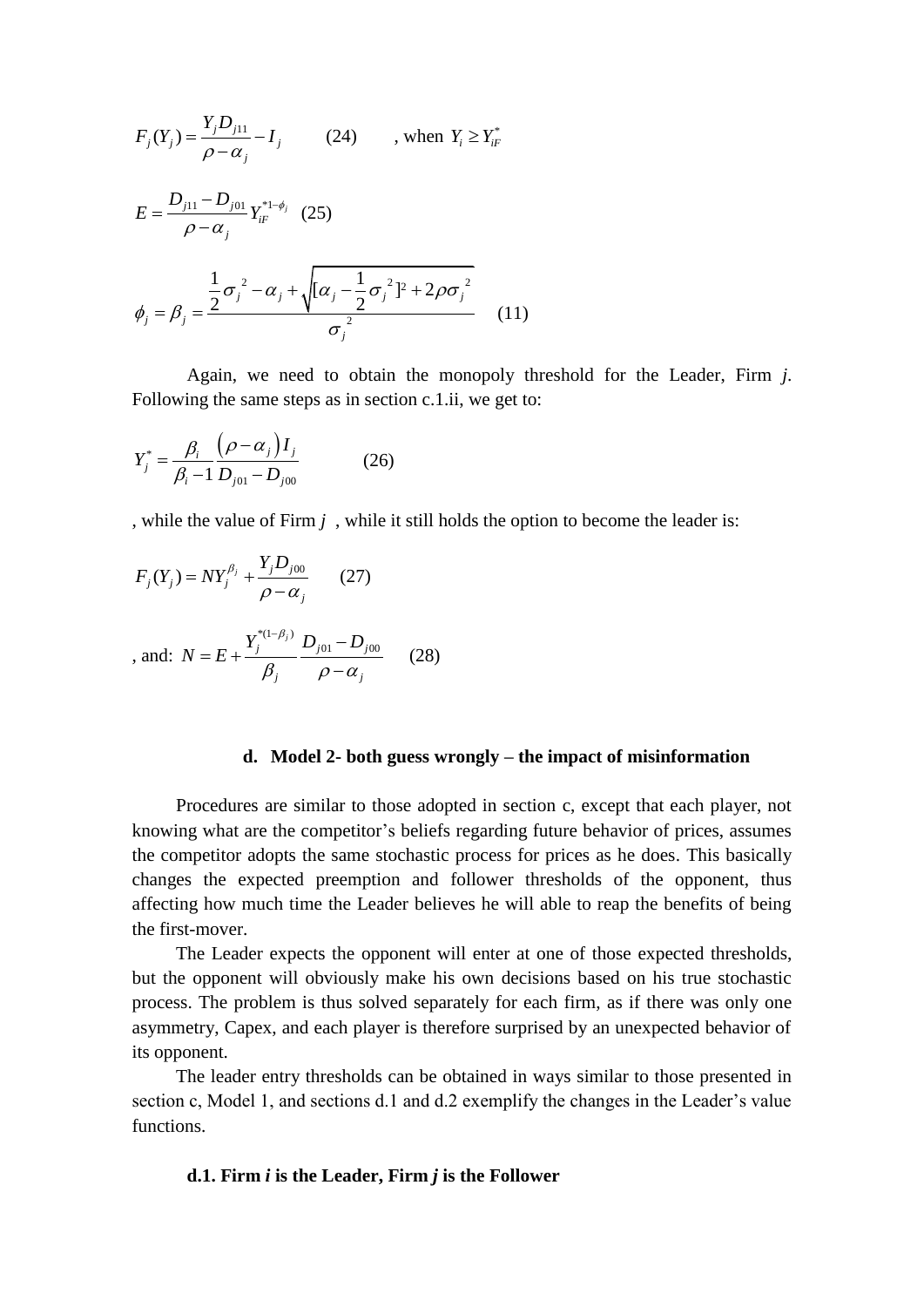Firm *i* will assume the competitor enters the market as Follower at:  
\n
$$
Y_{jF}^* = \frac{\theta_i}{(\theta_i - 1)} \frac{(\rho - \alpha_i)I_j}{(D_{j11} - D_{j10})}
$$
\n
$$
\theta_i = \frac{\frac{1}{2}\sigma_i^2 - \alpha_i + \sqrt{[\alpha_i - \frac{1}{2}\sigma_i^2]^2 + 2\rho\sigma_i^2}}{\sigma_i^2}
$$

Expressions  $(12)$ ,  $(13)$ ,  $(14)$ ,  $(15)$  and  $(29)$  are used to calculate the Leader's value function.

## **d.2. Firm** *j* **is the Leader, Firm** *i* **is the Follower**

Likewise, the Follower's investment is expected to be triggered at:  
\n
$$
Y_{iF}^* = \frac{\phi_j}{(\phi_j - 1)} \frac{(\rho - \alpha_j)I_i}{(D_{i11} - D_{i01})} \frac{1}{(30)} \frac{1}{(\phi_j - 2)} \frac{1}{(\phi_j - \phi_j)} \frac{1}{(\phi_j - \phi_j)^2} = \frac{\phi_j}{\phi_j^2}
$$

Expressions  $(11)$ ,  $(23)$ ,  $(24)$ ,  $(25)$  and  $(30)$  define the value of the Leader.

### **5) Results**

**.** 

Using a certain specified turbine, a good site in Northeastern Brazil might yield a net capacity factor of 45%. If this project sold 25 MW at the auction, investments in a 56 MW plant will be necessary; other projects in regions with milder winds would have to invest in more turbines to produce the same amount of energy, which might explain part of the Capex asymmetry. We estimate the investment cost at USD 2360 per installed kW<sup>22</sup>. We got a rough estimate of the  $D_{11}$  parameters, in our models, by projecting the cash-flow of this hypothetical wind farm in Brazil and transforming the (NPV+Capex) of this 20-year project into a perpetuity with no growth<sup>23</sup>. For that steady yearly cash-flow, we assumed that the stochastic parameter *Y* would be 1, which would be equivalent to the price we used in our projections, R\$ 153/MWh (the highest price contracted in the 2009 tender offer).

Finally, we just checked if followers' and leaders' thresholds, obtained in the model with just the Capex asymmetry (equivalent to Pawlina & Kort (2002) model), would fit in the range of prices of the 217 firms that actually bid at the 2009 auction – R\$ 131-189/MWh (~USD 74-108/MWh), which are equivalent to *Y* in the range of 0,85-1,24. Other parameters, especially those related to the stochastic processes, are

<sup>&</sup>lt;sup>22</sup> the first wind farms built in Brazil reached higher levels of Capex, near USD 2840, but prices are going down, nearer international levels, due to the slow but steady entry of new equipment suppliers and to the international financial crisis, which caused prices to drop by 18%.

<sup>&</sup>lt;sup>23</sup> upon signature of the contract, price is fixed for 20 years. In order to consider this feature in the model, we considered an artificial PMT in the value functions of the Follower and the Leader: instead of

using the real *D*, we used  $\frac{D(\rho - \alpha)}{2}$  $\rho$  $\frac{1-\alpha)}{\alpha}$  . As a result, the impact of drift  $\alpha$  is still accounted for when the

firm has not invested yet, but it is neglected after the firm has fixed its selling price.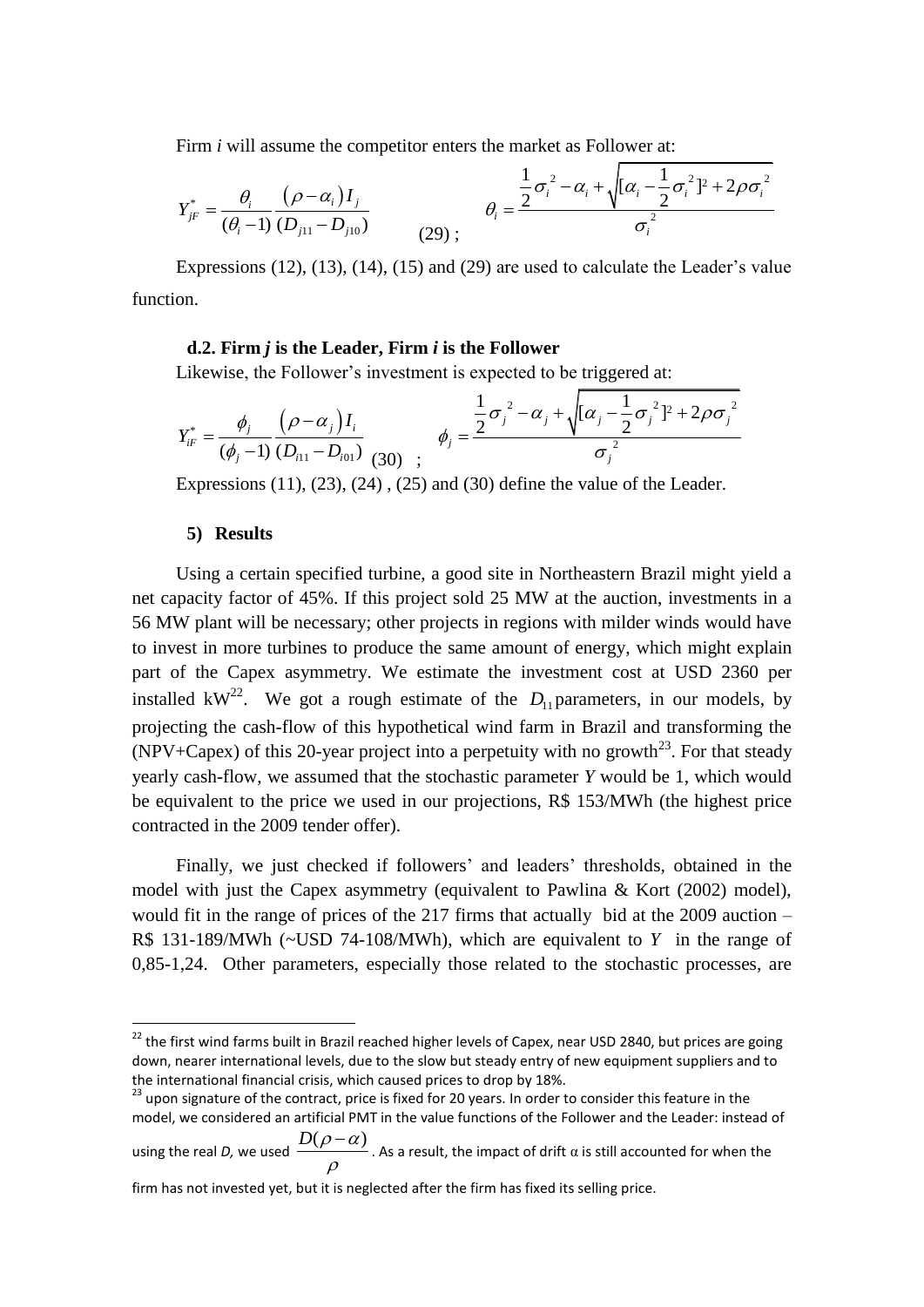just arbitrarily chosen at initially low values and varied in order to get a sensitivity perspective of their effects on the entry decision.

Examples will illustrate the impact of certain slight changes on the investment decision of each firm. First, Figure 1 shows the value functions for Firm *i* (stated as HCpx, to remind us that it is the high capex firm) and Fim *j* (stated as LCpx), considering only the Capex asymmetry.



**Figure 1:** Capex asymmetry, only, for the set of parameters: **ii** *i i i i i i capex* asymmetry, only, for the set of parameters:<br>  $\alpha_i = \alpha_j = 0; \sigma_i = \sigma_j = 0.05; \rho = 0.10; D_{i11} = D_{j11} = 25; D_{j10} = 29; D_{i00} = D_{j00} = 2; D_{i01} = D_{j10} = 1.$ <br>  $I_i = 1.1I_j = R$266M$  $I_i = 1.1 I_i = R\$ 366M

The Leader is Firm  $j$ , the low Capex project, which invests at its trigger in the monopoly case  $Y_j^* = 1.10$  (therefore, later than its preemption trigger,  $Y_{jP} = 0.89$ ). As a result, Firm *j* invests at R\$ 168/MWh<sup>24</sup>. The Follower, the high Capex Firm *i*, invests at its follower trigger, R\$ 184/MWh. Varying the assumed set of parameters within a certain range, the high Capex Firm *i* investment trigger is always later than Firm *j* entry threshold, so the low Capex Firm *j* always enters first, in the example above.

#### **5.1. Model 1**

1

Figure 2 shows what happens when we introduce asymmetry in the firms" beliefs regarding the future of the sector, translated here as price uncertainty. Here, we assume that firms have a good feeling on how the competitor really stands in terms of its views about the future.

<sup>&</sup>lt;sup>24</sup> Although prices obtained from our models are purely fictional, we opted to present them just as an illustration.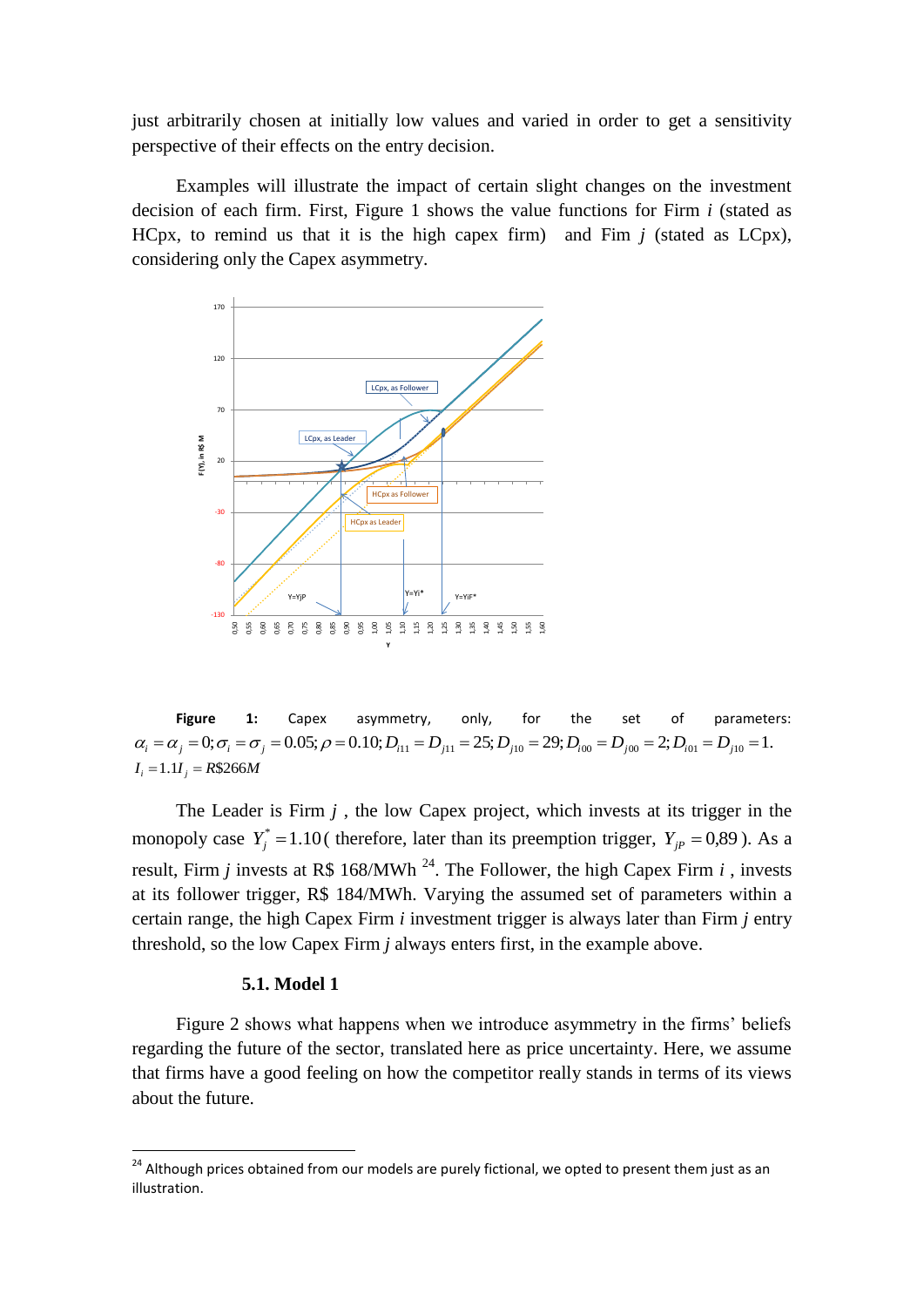If the high Capex Firm *i* thinks the market will be less volatile, it may also invest before the low Capex Firm *j* as depicted in Figure 2. It is noteworthy that, given the contradictory signals regarding future wind prices, such an asymmetry is feasible, not to say very probable.



Figure 2: same set of parameters as in Figure 1, except for volatilities, which are now set at:  $\sigma_i = 0,03; \sigma_j = 0,09$ . In this case, the high Capex Firm *i* preempts the market at Y=0,97 (R\$ 148/MWh, or USD 85/MWh) and the low Capex Firm *j* follows at Y=1,23 (R\$ 189/MWh, or USD 108/MWh).

Figure 3 shows another feasible situation: if the Capex asymmetry is lower (ex.: the high Capex firm has to invest 5% more than the low Capex firm) and the subjective payoff asymmetry and other parameters are kept fixed, preemption of the high Capex Firm *i* also happens, but it surprisingly occurs later, at Y=1,01, or R\$ 154/MWh, while the more profitable Firm *j* enters again only at  $Y=1,23$ , or R\$ 189/MWh, its threshold as Follower. The expectation that Firm *i* will enter in the market soon, impairing Firm *j*"s benefits as first mover, makes the low Capex Firm *j* opt to invest as Follower; aware of that, the opponent Firm  $i$ , can wait a bit longer, investing only at its monopoly threshold. Firm *i*"s decision is detailed in Figure 4.

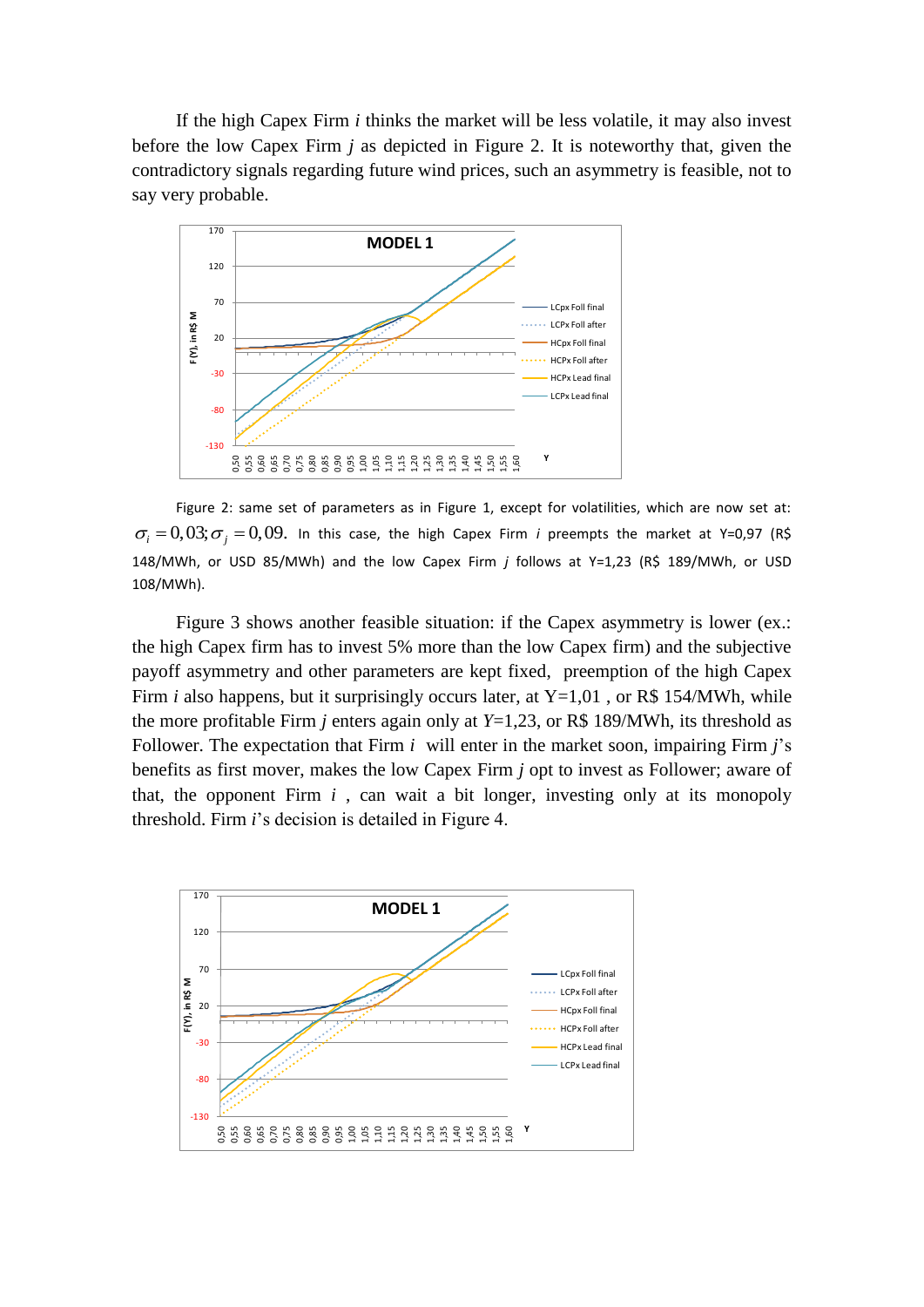Figure 3: same set of parameters as in Figure 1, except for volatilities, which are now set at  $\sigma_i = 0,03; \sigma_j = 0,09$ . Capex asymmetry is also different:  $I_i = 1.05 I_j$ . In this case, the high Capex Firm *i* preempts the market at Y= 1,01, or R\$ 154/MWh, while the low Capex Firm *j* follows at Y=1, 23, or R\$ 189/MWh.



Figure 4: same set of parameters as in Figure 3, but detailing only the value curves of Firm *j.*  When there is no threat of preemption, Firm *j* waits until the curve that represents the value of waiting touches the curve as leader (equivalent to the monopoly threshold).

We might also consider that the asymmetry regarding the views on future market prospects can be reflected in the drift of the stochastic process of Y. Let's assume that the example depicted in Figure 1 is now changed as to reflect that Firm *j* now expects that the payoff tends to increase by 1,5%, on average, in future auctions ( $\alpha_j = 0.15$ ). Other parameters remaining equal, this slight change in perception is already enough to make the high Capex Firm *i* enter first in the market. This example is detailed in Figure 5.



**Figure 5:** same set of parameters as in Figure 1, except for the introduction of asymmetry in the drift of the stochastic process of Y. In the left-hand side, Firm *j* assumes a  $\alpha_j = 0,010$  and Firm *j* is still the first to invest. If the drift is a bit higher,  $\alpha_{j} = 0.015$  , then the first to invest is the high Capex Firm *i* , as shown in the right-hand side graph: Firm *i* would invest at Y=0,98, or R\$ 150/MWh and Firm *j* would only invest at Y=1,26, or R\$ 193/MWh. Other parameters were kept equal to those of Figure 1.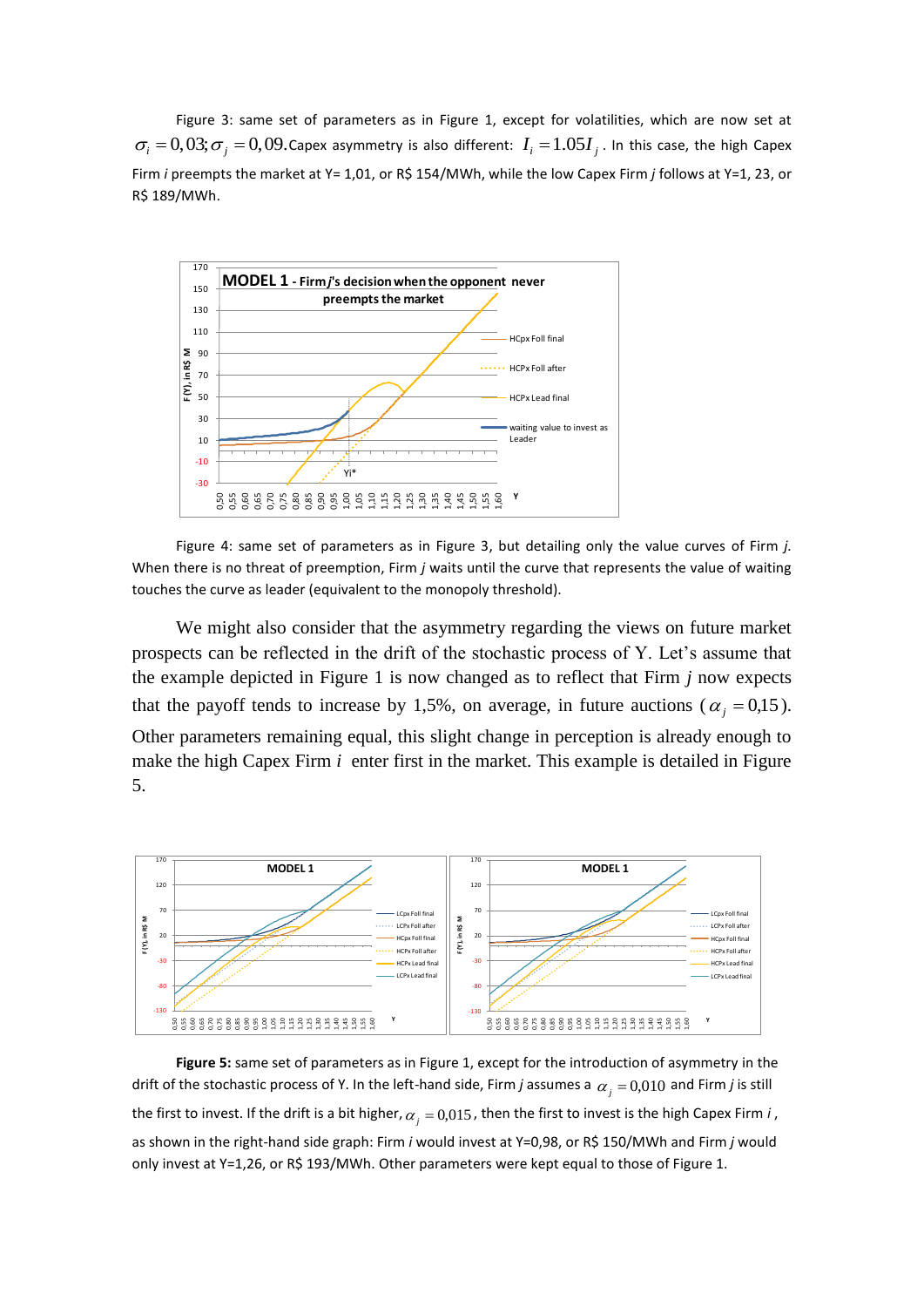#### **5.2) Model 2**

The impact of misinformation will be illustrated, again, through an example. Figure 6 depicts the value functions when parameters are the same as in Figure 3, but now, although each firm will still make its entry decision based on a rational expectation about the competitor's actions, their assumptions about the competitor are unfortunately wrong.



Figure 6: same parameters as in Figure 2, reproduced here in the left-hand side for ease of comparison. The right-hand side reflects the value curves each firm will expect to have, either as Follower or as Leader, by making a wrong guess about what the competitor expects for the market.  $I = 1.1 I_j$ .

The right-hand side of Figure 6 shows value curves that will not materialize, after all, because the opponents will not invest as expected. By making wrong assumptions on when the opponent will enter the market, Firm *j* imagines that its opponent also thinks the market will be more volatile in the future and will delay entry, enabling Firm *j* to reap the first-mover advantage for a longer time. As a result, Firm *j* will be tempted to enter as Leader, at  $Y=1,10$ , or R\$ 168/MWh, while if it knew the correct stochastic process used by its opponent, it would have entered as Follower at  $Y=1,23$ , or R\$ 189/MWh. At Y=1,10, Firm *j* expects to reap a value of R\$ 60M upon the new investment.

Firm *i*, on the other hand, assuming that the opponent also thinks the market will not be significantly volatile in the future and knowing that is has a lower Capex, imagines the opponent will be tempted to invest sooner at  $Y=0.96$ , or R\$ 147/MWh, and verifies that in this case it is never optimum to enter the market as Leader. Therefore, it plans to enter as Follower at Y=1,19, or R\$ 181/MWh, sooner than originally expected by Firm *j.* As a result, instead of reaping the value of R\$ 60M from the investment at Y=1,10, Firm *j* will actually value only R\$ 42M (calculated as in c.2.ii).

Table 3 summarizes the actual as well as the wrongly guessed threshold values of *Y* for each firm as Follower, as well as the *Y* value that triggers each firm"s entry decision.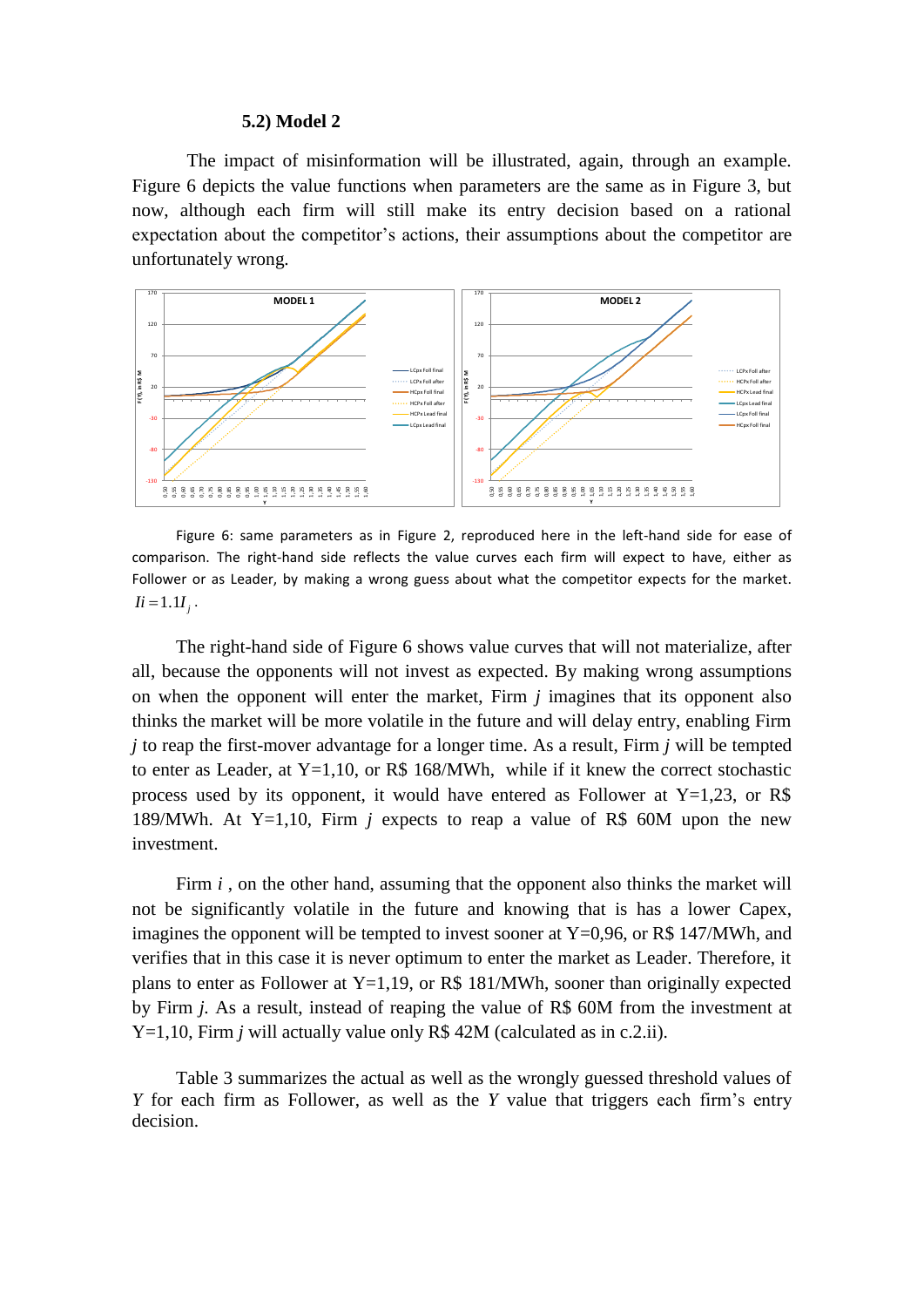|                                            | Modelo $1 -$ both guess right |                           | Modelo 2 - both guess wrong |                          |  |  |  |  |
|--------------------------------------------|-------------------------------|---------------------------|-----------------------------|--------------------------|--|--|--|--|
|                                            | - high<br>Firm <i>i</i>       | Firm $j$ –low capex       | Firm $i - h$ igh            | Firm $j$ –low capex      |  |  |  |  |
|                                            | capex                         |                           | capex                       |                          |  |  |  |  |
| Υ<br>that<br>triggers<br>entry as Follower | $Y_{iF}^* = 1,186$            | $Y_{ir}^* = 1,233$        | $Y_{iF}^* = 1,186$          | $Y_{iF}^* = 1,233$       |  |  |  |  |
|                                            | $-> R$181/MWh$                | $-> R$189/MWh$            | $-> R$181/MWh$              | $-> R$189/MWh$           |  |  |  |  |
|                                            |                               |                           | (but the<br>opponent        | (but the opponent        |  |  |  |  |
|                                            |                               |                           | is at<br>it<br>assumes      | it is<br>assumes<br>at   |  |  |  |  |
|                                            |                               |                           | $Y=1,356$                   | $Y=1,078$                |  |  |  |  |
| Y that allows for                          | $Y_{ip} = 0.960 -$            | $Y_{ip} = 0.980 - >$      | It is never optimum to      | $Y_{ip} = 0.930 - >$     |  |  |  |  |
| preemption                                 | R\$147/MWh                    | R\$150/ <i>MWh</i>        | preempt                     | R\$150/ <i>MWh</i>       |  |  |  |  |
|                                            |                               |                           | (and the<br>opponent        | (but the<br>opponent     |  |  |  |  |
|                                            |                               |                           | assumes the same)           | assumes it is at Y=0,87) |  |  |  |  |
| monopolist Y                               | $Y_i^* = 1,054 - >$           | $Y_i^* = 1,096 - >$       | $Y_i^* = 1,054 - >$         | $Y_i^* = 1,096 - >$      |  |  |  |  |
|                                            | R\$161/ <i>MWh</i>            | R\$168/MWh                | R\$161/ <i>MWh</i>          | R\$168/MWh               |  |  |  |  |
| Y<br>that<br>triggers                      | as Leader:                    | as Follower:              | as Follower:                | as Leader:               |  |  |  |  |
| entry                                      | $Y_{iL}^* = 0.970 - >$        | $Y_{\text{IF}}^* = 1,233$ | $Y_{iF}^* = 1,186$          | $Y_{iL}^* = 1,096 - >$   |  |  |  |  |
|                                            | R\$148/MWh                    | $-> R$189/MWh$            | $-> R$181/MWh$              | R\$168/ <i>MWh</i>       |  |  |  |  |

**Table 3:** comparing the two models, for  $\sigma_i = 0.03; \sigma_j = 0.09; \alpha_i = \alpha_j = 0; I_i = 1.1I_j$ <br>  $\cdot \rho = 0.10; D_{i11} = D_{j11} = 25; D_{j10} = 29; D_{i00} = D_{j00} = 2; D_{i01} = D_{j10} = 1.$ 

In Model 1, the high Capex Firm *i* enters first, a bit before the point at which the opponent would consider entering as Leader. In Model 2, the low Capex Firm *j* is the one that becomes the Leader. In summary, a group of investors less informed of competitors" views tends to privilege the entry of more profitable firms in the market. In this case, however, the Leader will reap its first-mover advantage for a shorter period of time and, therefore, its value is lower than originally forecasted.

From the strict point of view of prices for energy consumers, the situation depicted in Model 1 is better, though, because it allows not only for a lower price when the first company expands  $-$  R\$ 148/MWh  $-$  but also for a lower average price of R\$ 169/MWh (when the second firm also expands), while in Model 2, the average price is R\$ 175/MWh. However, this price advantage is at risk if we consider that the Leader, the high Capex Firm  $i$ , is less robust to face the firm-specific risks<sup>25</sup>.

Finally, it is worth mentioning that if there were no asymmetry regarding the stochastic process and both firms did share the expectation of a volatility of up to 4%, not only the most viable firm would preempt the market, but also the average price to consumers would be the lowest (inferior to R\$ 168/MWh). Table 4 presents the outcomes predicted by both models under the conditions depicted in Figures 1-5 and in other new scenarios.

1

<sup>&</sup>lt;sup>25</sup> From a economic/welfare point of view, the value of the firms should also be considered in this comparative analysis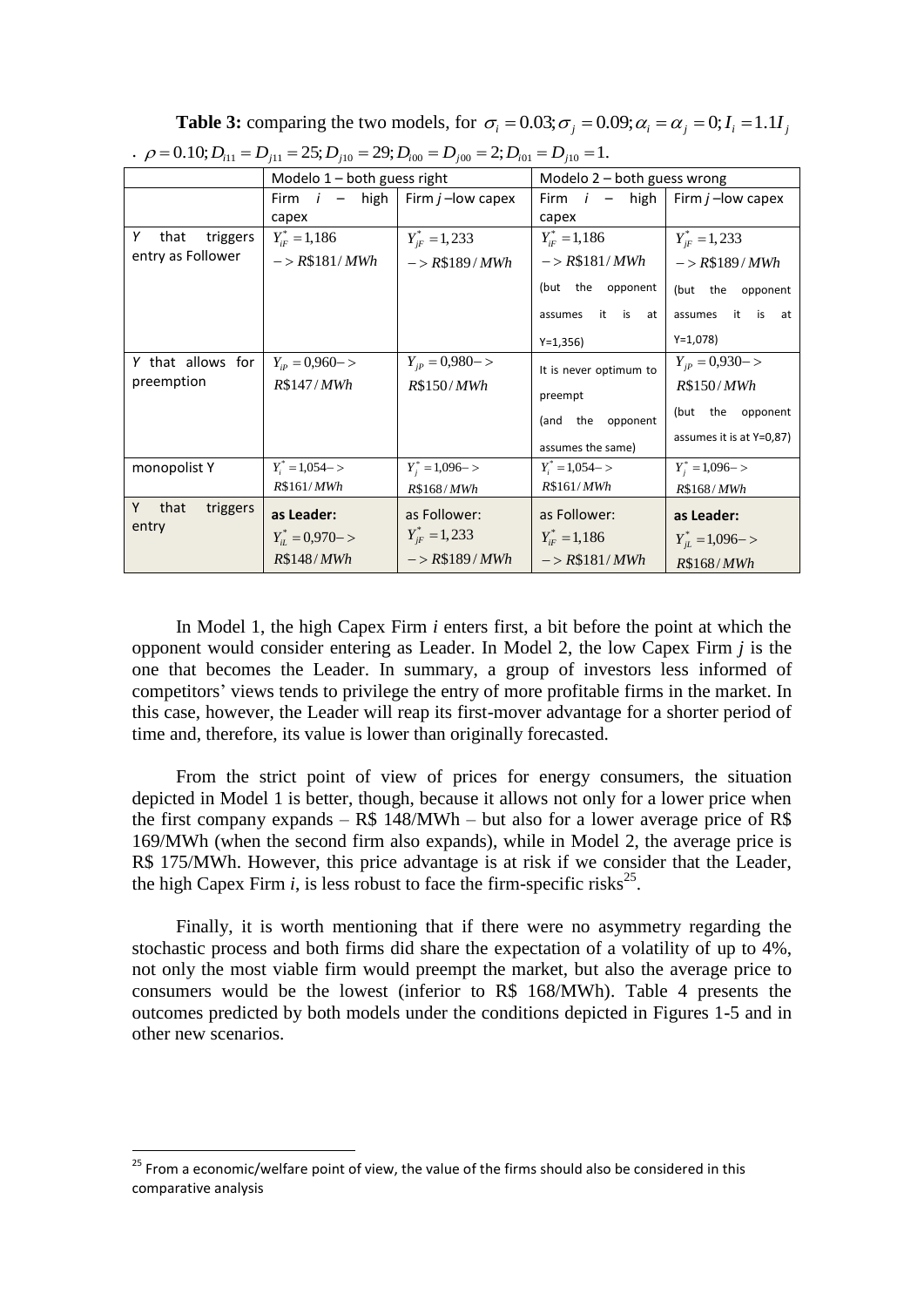|                                            | Model 1 |          | Model 2 |              |         |                     |       |                |
|--------------------------------------------|---------|----------|---------|--------------|---------|---------------------|-------|----------------|
| parameters                                 | high    | low      | first   | average      | high    | low                 | first | average energy |
|                                            | Capex   | Capex    | price   | energy price | Capex   | Capex               | price | price for      |
|                                            | Firm i  | Firm $j$ |         | for          | Firm i  | Firm $j$            |       | consumers      |
|                                            | invests | invests  |         | consumers    | invests | invests             |       | (R\$/MWh)      |
|                                            | at      | at       |         | (R\$/MWh)    | at      | $\operatorname{at}$ |       |                |
|                                            | $Y =$   | $Y =$    |         |              | $Y =$   | $Y =$               |       |                |
| (1)                                        | 1.24    | 1.00     | 153     | 172          | idem    |                     |       |                |
| $\alpha i = \alpha i = 0;$                 |         |          |         |              |         |                     |       |                |
| $\sigma i = \sigma j = 5\%$                |         |          |         |              |         |                     |       |                |
| $Ij=242; Ii=1.1Ij;$<br>$D00=2$ ; $D01=1$ ; |         |          |         |              |         |                     |       |                |
| D11=25;D10=29                              |         |          |         |              |         |                     |       |                |
| (2)                                        | 0.97    | 1.23     | 148     | 169          | 1.19    | 1.10                | 168   | 175            |
| Same as in $(1)$ ,                         |         |          |         |              |         |                     |       |                |
| except for                                 |         |          |         |              |         |                     |       |                |
| $\sigma i = 3\%$ ; $\sigma j = 9\%$        |         |          |         |              |         |                     |       |                |
|                                            |         |          | 155     | 171          | 1.13    |                     |       | 165            |
| Same as in $(2)$ ,                         | 1.01    | 1.23     |         |              |         | 1.03                | 158   |                |
| except for                                 |         |          |         |              |         |                     |       |                |
| $I = 1.05I$ j                              |         |          |         |              |         |                     |       |                |
| Same as in $(1)$ ,                         | 1.01    | 1.26     | 155     | 174          | 1.24    | 1.12                | 171   | 181            |
| except for                                 |         |          |         |              |         |                     |       |                |
| $\alpha j = 1,5\%$                         |         |          |         |              |         |                     |       |                |
| Same as in $(1)$ ,                         | 1.21    | 0.98     | 150     | 168          |         | ۰                   |       |                |
| except for                                 |         |          |         |              |         |                     |       |                |
| $\sigma i = 4\%$ ; $\sigma j = 4\%$        |         |          |         |              |         |                     |       |                |
| $\alpha i = 0; \alpha j = 1,5\%;$          | 1.05    | 1.37     | 161     | 185          | 1.19    | 1.22                | 182   | 184            |
| $\sigma i = 3$ ; $\sigma j = 9\%$          |         |          |         |              |         |                     |       |                |
| $Ij=242; Ii=1.1Ij;$                        |         |          |         |              |         |                     |       |                |
| $D00=2$ ; $D01=1$ ;                        |         |          |         |              |         |                     |       |                |
| $D11=25; D10=29$                           |         |          |         |              |         |                     |       |                |
|                                            |         |          |         |              |         |                     |       |                |

Table 4: outcomes predicted by Model 1 and Model 2:

## **6) the 2009 tender offer results**

At the ceiling price of R\$ 189/MWh (*Y*=1,24), players offered 3,32 x actual demand, if we consider only those that went through all the qualification process. If we take into account the players that gave up even before the auction, this number would have been even more impressive: 7,78 x demand. Figure 6 shows how the "selection" process evolved:



Figura 6: wind projects which intended to sell energy in the 2009 tender offer, in number of players and proposed installed capacity.

Competition led to contracts in the range of R\$ 131 a R\$ 153/MWh after an 8 hour auction, with a weighted average price of R\$ 148/MWh, R\$ 10/MWh below the price level obtained in the tender offer for biomass energy, held in 2008. Contracted farms will provide 738 MW, and both experienced players and newcomers won the bid,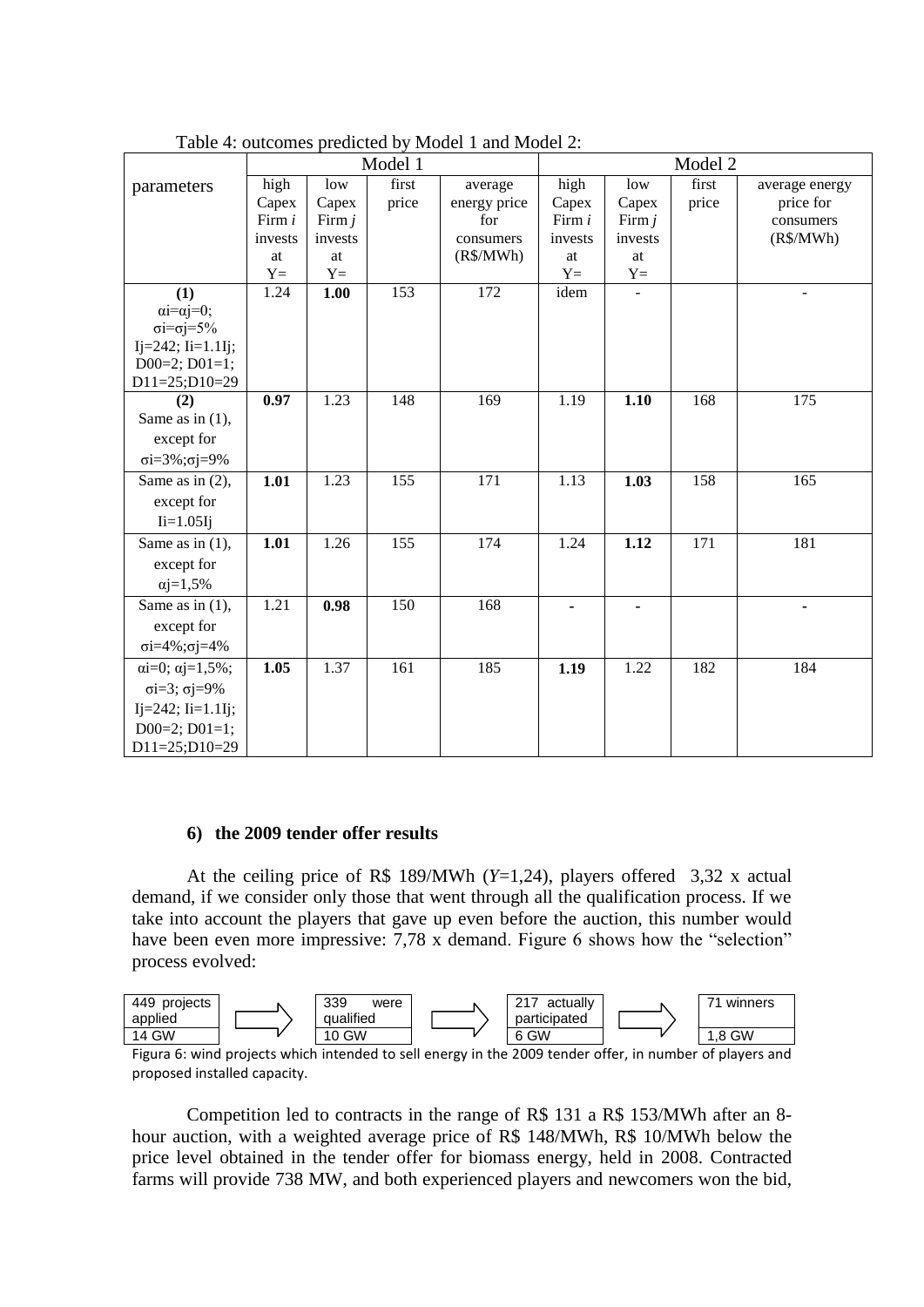although the absence of some worldwide large players was outstanding. The average net capacity factor of the contracted farms is as high as 42%, but some winners have capacity levels much lower than other players that stayed out of the bid. Figure 7 details the average prices as per capacity factor of winners.



Figura 7: weighted average prices contracted at the 2009 tender offer, grouped by net capacity factor; (a) including all winners ; (b) excluding outliers.

## **7) Conclusions and recommendations**

Smit & Trigeorgis (2004, p.52) highlight that the important contribution of the option-games framework in strategic management is that it enables a quantification of qualitative strategic thinking, which is exactly what we attempted to do in this paper, when analzysing the recent developments in the Brazilian wind industry.

The results of the 2009 tender-offer surprised the sector and the government. Winners are still in the financial habilitation process, so it is still early to tell if all projects will be financially viable. The threat that Brazil might repeat the experiences of China and UK, which upon implementation of the tender offer system had to deal with several financially unviable projects, was the teaser that led us to reflect about this problem in the light of game options theory.

Interpreting the problem as a duopoly and performing a sensitivity analysis to figure out the conditions that would change the outcome, we concluded that when players are asymmetric both in terms of its investment costs and on the subjective perception of future market prospects, the risk of less profitable wind farms preempting the market grows significantly. Even minor asymmetries may cause preemption.

In addition, when players are less informed of competitors" views, this privileges the entry of more profitable/viable firms in the market, although this might occur at the expense of offering a higher energy price to consumers. Regarding the Dec 2009 tenderoffer, dozens of seminars were held along 2009, congregating players at forums that discussed the contracting rules and market perspectives. The authors even witnessed a meeting where Iberdrola executives publicly stated their concerns that technical and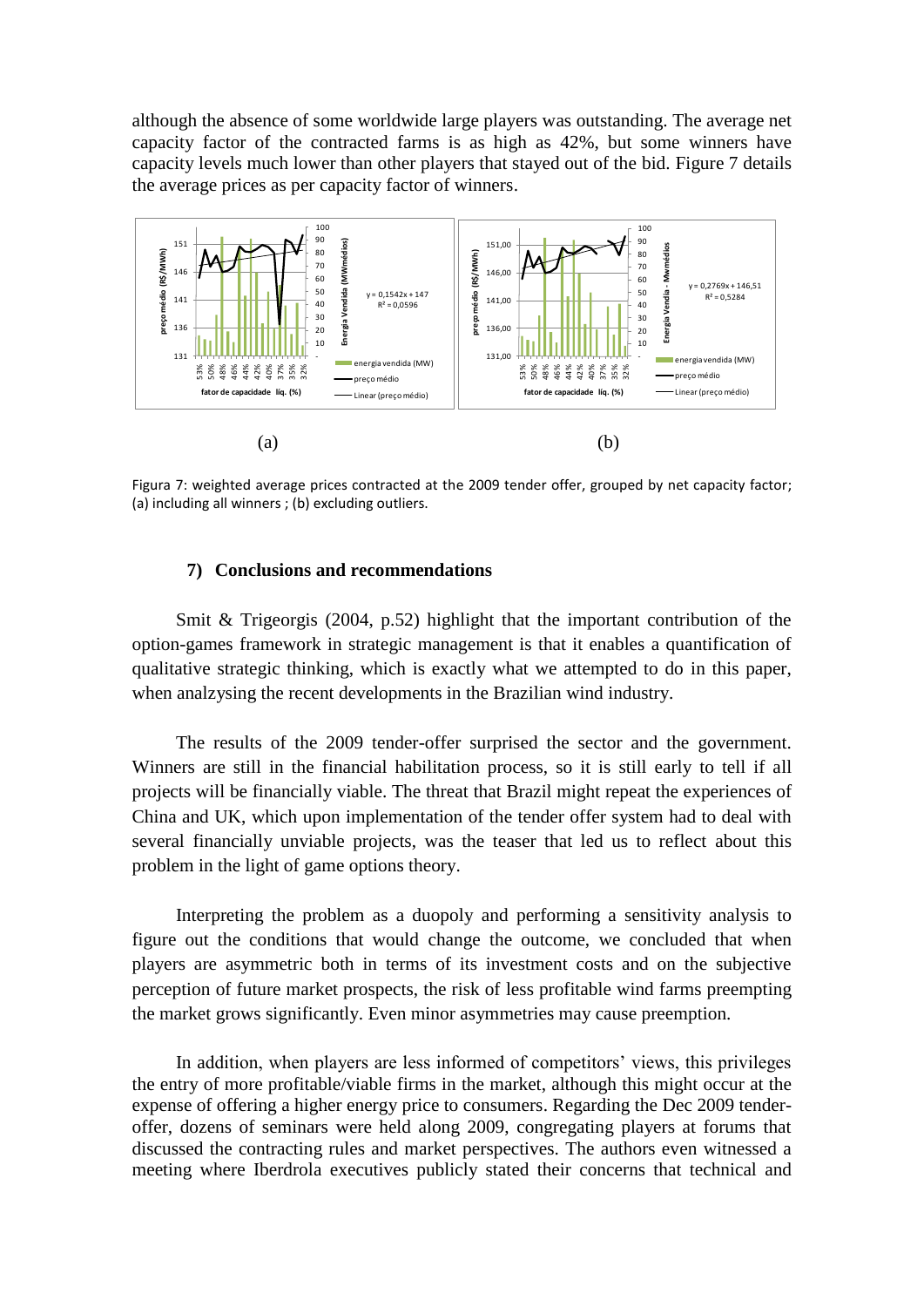financial details were not being thoroughly examined by market players. In summary, some less profitable players may have actually had a good hint of competitors' subjective views and decided to enter earlier and at lower prices to consumers.

Finally, it is worth mentioning that under the very specific parameters used our examples, the better option to reduce the average price to consumer would be to eliminate the asymmetry in the stochastic process, provided that expectations about the market's uncertainty are kept at low levels.

As a way to avoid the perverse effect of contracting less viable firms, the Brazilian government might send a clear – and credible – signal of future market prospects for wind energy. This would make the problem fit in the example shown in Figure 1, which considers a market with complete information and only Capex asymmetry.

This work has several limitations: first, we have not considered firm-specific uncertainties, which may vary significantly among players, especially regarding the volatility of wind behavior at their projects" sites. In addition, waiting may be the optimal decision when technical uncertainty is high: some players may have opted to wait and get a longer history of wind behavior at their sites before actually investing, which is a good theme for future research. Finally, in this work we looked at two very specific scenarios that do not represent the myriad of alternatives that actually yield the optimization problem equilibria.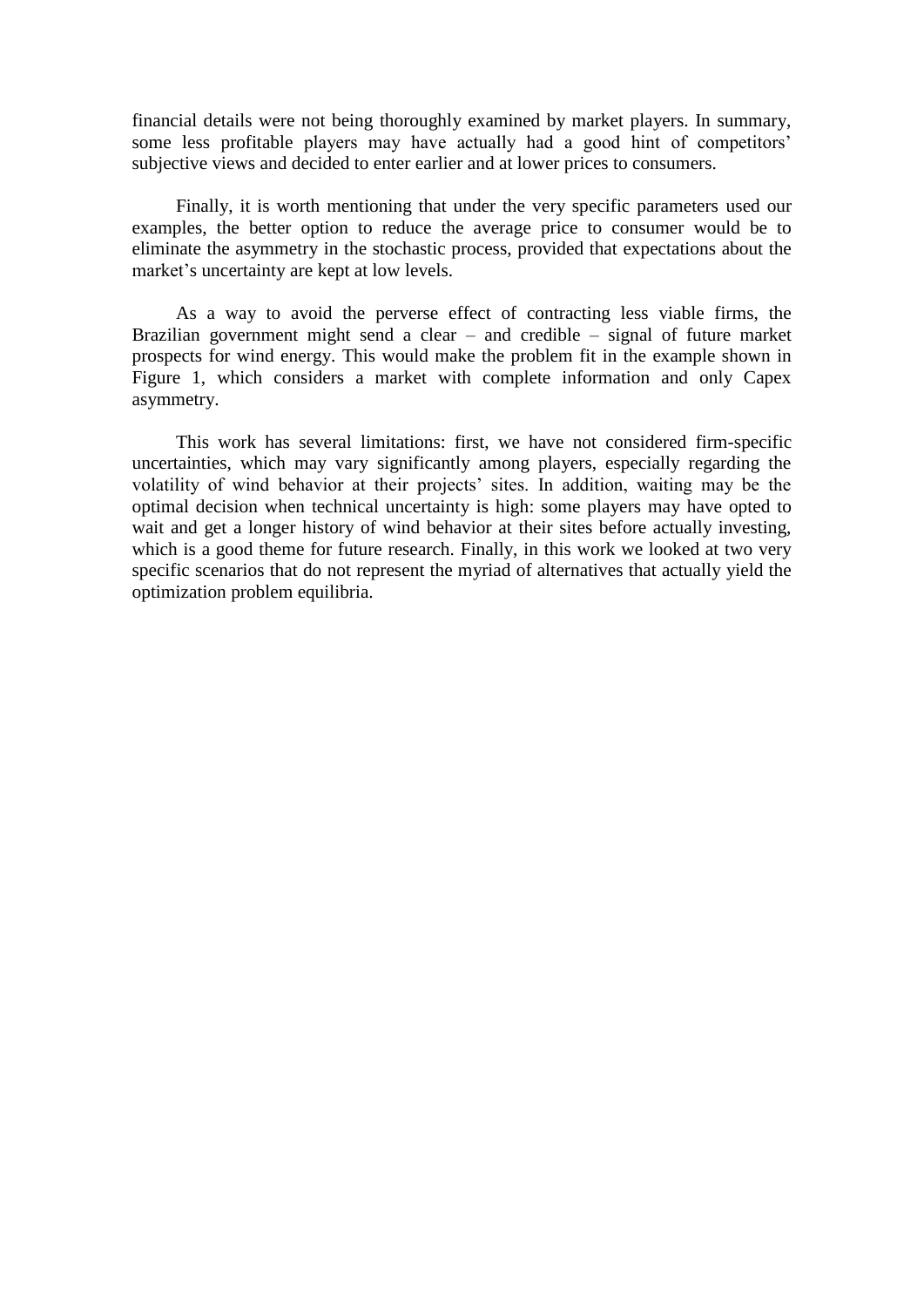# **Annex 1: Extensive form representation of the Game, showing alternatives considered in Model 1 and Model 2**



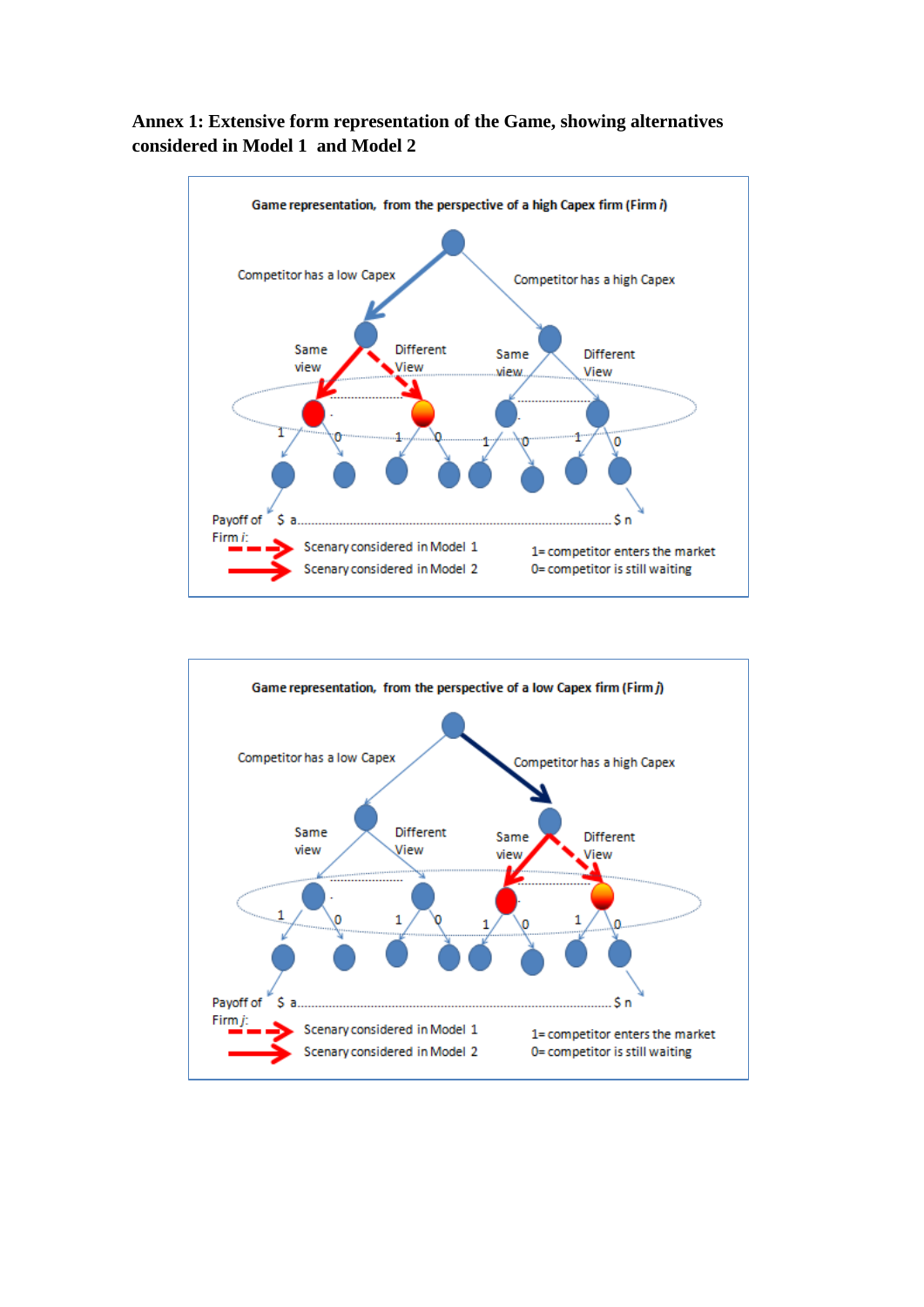# **Annex 2: partial differential equation that describes the value of a project subject to a variable** *Y*

A firm holds a perpetual American option to invest in a project that is subject to a variable *Y* that follows a Geometric Brownian Motion stochastic process, described by:

$$
dY = \alpha Ydt + \sigma Ydz \qquad (1) \quad \text{, where } dz = \xi \sqrt{dt} \text{ , for } \xi \sim N(0,1)
$$

The value of the rights to this project's cash-flow is *V*:

$$
V(Y(t)) = \max \{ \Omega(Y); \pi(Y) + \frac{1}{1+\rho} E[V(Y(t+1)) | Y(t)] \}
$$

The first term in the maximization function refers to the payoff if the company invests, while the second term describes the continuation region, that is, the region when it is optimal to continue waiting, instead of investing. In this continuation region,

$$
V(Y(t)) = \pi(t)dt + \frac{1}{1 + \rho dt} E[V(Y(t + dt))
$$
  
\n
$$
V(Y(t)).(1 + \rho dt) = \pi(t)dt.(1 + \rho dt) + E[V(Y(t)) + dV]
$$
  
\n
$$
V(Y(t)) + \rho V(Y(t))dt = \pi(t)dt(1 + \rho dt) + V(Y(t)) + E[dV].
$$
 It follows that:  
\n
$$
\rho V(Y(t))dt = \pi(t)dt + \pi(t)\rho dt^2 + E[dV]
$$

Eliminating terms in  $dt^2$ , which tend to zero, and simplifying notation, we get to:

$$
\rho Vdt = \pi dt + E[dV], \text{ or: } \quad \rho V = \pi + \frac{1}{dt} E[dV]
$$
 (2)

Using Ito's Lemma:

$$
dV = \frac{\partial V}{\partial t} dt + \frac{\partial V}{\partial Y} dY + \frac{1}{2} \frac{\partial^2 V}{\partial Y^2} (dY)^2 \qquad \text{(or, in a simpler notation)}
$$
  

$$
dV = V_t dt + V_Y dY + \frac{1}{2} V_{YY} (dY)^2 \qquad (3)
$$

From equation  $(1)$ ,

 $dY^2 = \alpha^2 Y^2 dt^2 + 2\alpha Y^2 \sigma dt dz + \sigma^2 Y^2 dz^2$ ; the first two terms can be neglected because *dt* is factored to orders higher than 1 and, therefore, they tend to zero, reducing the expression to:  $dY^2 = \sigma^2 Y^2 dz^2$ 

$$
(\mathbf{4})
$$

Let's recall that:

$$
dz^2 = \xi^2 dt, \ \xi \sim N(0,1). \text{ Therefore, } E[\xi] = 0 \text{ and}
$$
\n
$$
VAR(\xi) = 1 \Longrightarrow E[\xi^2] - E^2[\xi] = 1 \Longrightarrow E[\xi^2] = 1 + 0 = 1
$$

It follows that:  $E[dz^2] = E[\xi^2 dt] = dt.E[\xi^2] = dt$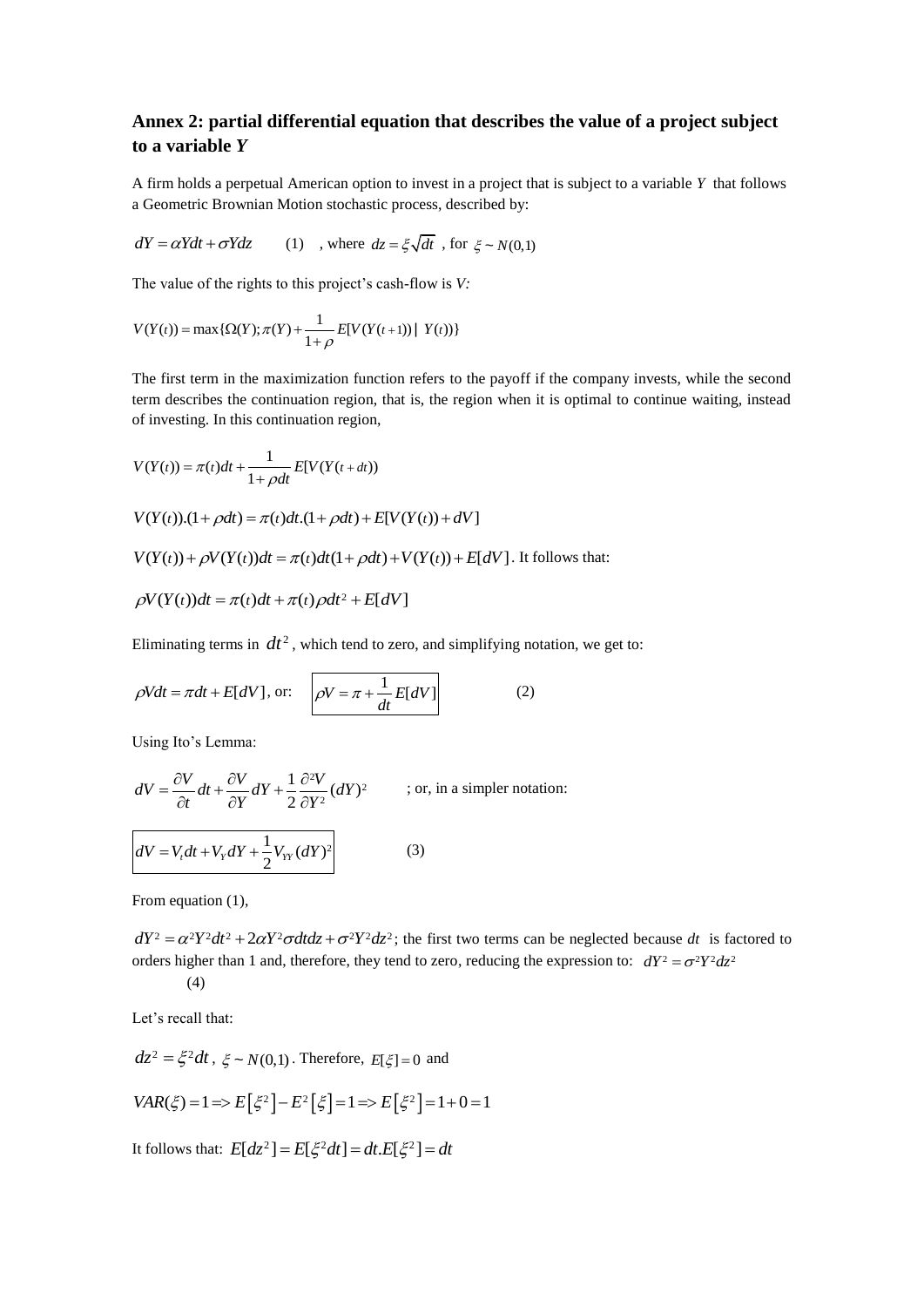and  $VAR(dz^2) = VAR(\xi^2 dt) = dt^2. VAR(\xi^2) \sim zero$ , so we can say that  $dz^2 = dt$ .

Therefore, equation (4) can be re-written as:  $\int dA^2 = \sigma^2 A^2 dt$ (5) Combining eq.  $(1)$ ,  $(3)$  and  $(5)$ , we get:  $dV = V_t dt + V_Y dY + \frac{1}{2} V_{YY} (dY)^2$  $(\alpha Ydt + \sigma Ydz) + \frac{1}{2}V_{YY}(\sigma^2 Y^2 dt)$  $dV = V_t dt + V_Y (\alpha Y dt + \sigma Y dz) + \frac{1}{2} V_{YY} (\sigma^2 Y^2 dt)$  $E[dV] = E[V_t dt + V_Y (\alpha Y dt + \sigma Y dz) + \frac{1}{2} V_{YY} (\sigma^2 Y^2 dt)]$  $E[dV] = V_t dt + \alpha Y V_Y dt + \frac{1}{2} V_{YY} (\sigma^2 Y^2 dt) + \sigma Y V_Y \sqrt{dt} . E[\xi]$ 

$$
E[dV] = V_t dt + \alpha Y V_{Y} dt + \frac{1}{2} \sigma^2 Y^2 V_{YY} dt
$$
 (6)

Combining equations (2) and (6):

$$
\rho V = \pi + \frac{1}{dt} \left\{ V_r dt + \alpha Y V_{\gamma} dt + \frac{1}{2} \sigma^2 Y^2 V_{\gamma \gamma} dt \right\}, \text{ which leads us to:}
$$

$$
\frac{1}{2} \sigma^2 Y^2 V_{\gamma \gamma} + \alpha Y V_{\gamma} + V_t - \rho V + \pi = 0
$$

In a perpetual option, postponing the decision just leads to a new perpetual option that is exactly the same; therefore, the value of the option does not vary with time and  $V<sub>t</sub> = 0$ . It follows that:

Zero

$$
\underbrace{\frac{1}{2}\sigma^2 Y^2 V_{YY} + \alpha Y V_{Y} - \rho V + \pi = 0}_{\text{max}} \tag{7}
$$

homogeneous  $PDE + a$  non-homogeneous term

A solution for the homogeneus PDE is:  $V_{\text{hom}} = A.Y^{\beta}$  (8)

Deriving expression (8) one and two times and substituting the results in the homogeneous PDE leads to:

$$
\frac{1}{2}\sigma^2 \beta(\beta - 1) + \alpha \beta - \rho = 0
$$
 (9), a quadratic expression which roots are:  

$$
\beta_1 = \frac{\frac{1}{2}\sigma^2 - \alpha + \sqrt{(\alpha - \frac{1}{2}\sigma^2)^2 + 2\sigma^2 \rho}}{\sigma^2}
$$
 and 
$$
\beta_2 = \frac{\frac{1}{2}\sigma^2 - \alpha - \sqrt{(\alpha - \frac{1}{2}\sigma^2)^2 + 2\sigma^2 \rho}}{\sigma^2}
$$
 (10)

It can be proved that  $\beta_1 > 1$  and  $\beta_2 < 0$  in the general solution of the homogeneous part of the PDE,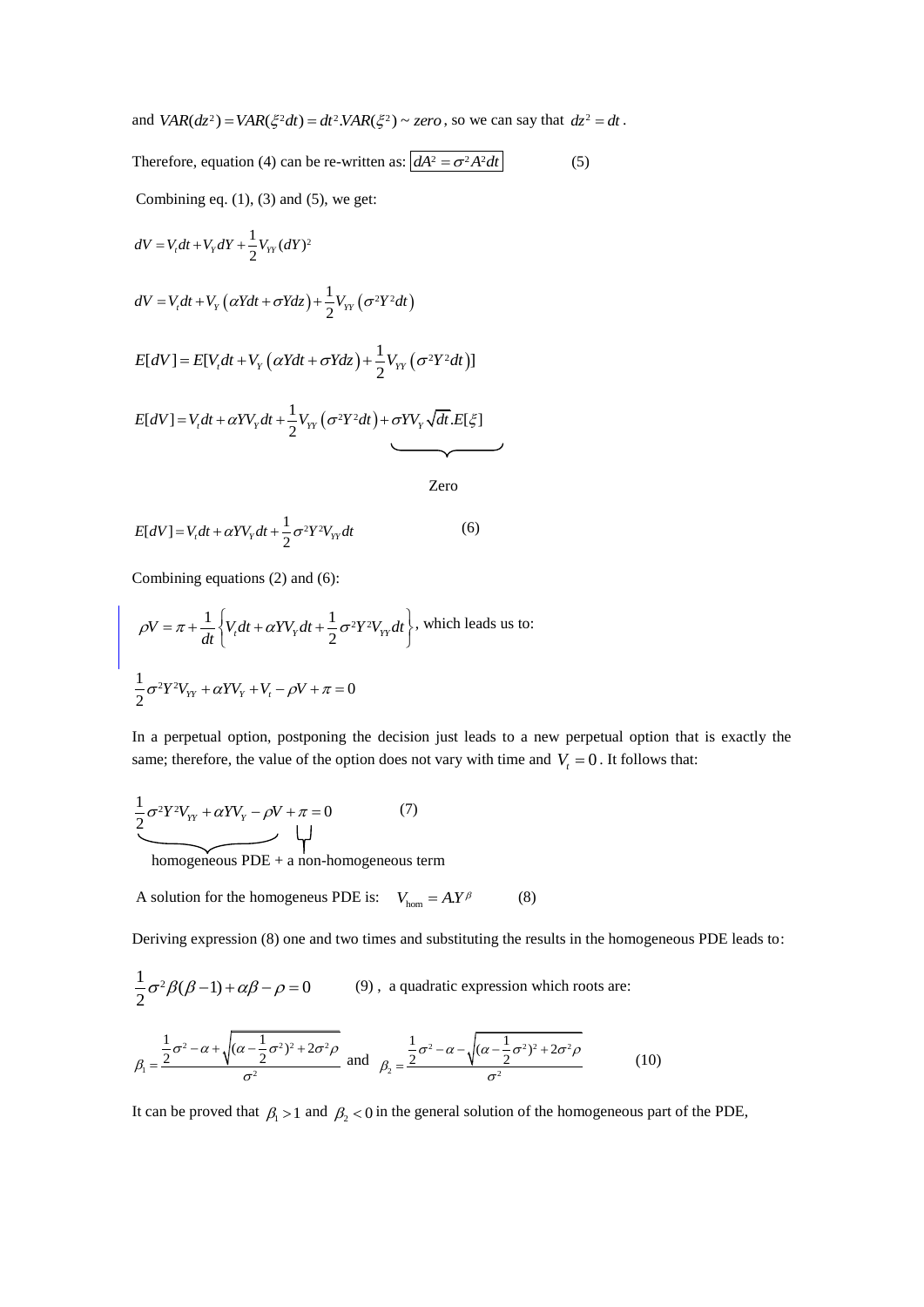$V_{\text{homogenea}} = A_1 Y^{\beta_1} + A_2 Y^{\beta_2}$ , but we know that if  $Y \to 0$ ,  $V \to 0$ , and this is only feasible if  $A_2$  is zero (because the negative root  $\beta_2$  will make the second term tend to  $\infty$  when *Y* tends to zero).

The non-homogeneous part of the expression may be accounted for by including any term that makes expression (7) work. A natural alternative is to consider that solution that reflects the value of the project in case it is never optimal to exercise the option, that is:  $\frac{\pi}{\sqrt{2}}$  $\rho-\alpha$ , a perpetuity.

Therefore, the solution of expression (7) is:

$$
V = A Y^{\beta_1} + \frac{\pi}{\rho - \alpha} \tag{11}
$$

The same expressions above can be derived using Contingent Claims, which assumes that the problem can be mimicked by a replicating portfolio or spanning assets (please refer to Dixit&Pindyck, 1999, p.114-119). Results are similar: just substitute the drift  $\alpha$  for  $(r - \delta)$  and  $\rho$  for *r* in expressions (7), (10) and (11).

If firms are assumed to be risk-neutral, the same expressions apply, but  $\rho$  must be replaced for  $r$  in expressions  $(7)$ ,  $(10)$  and  $(11)$ .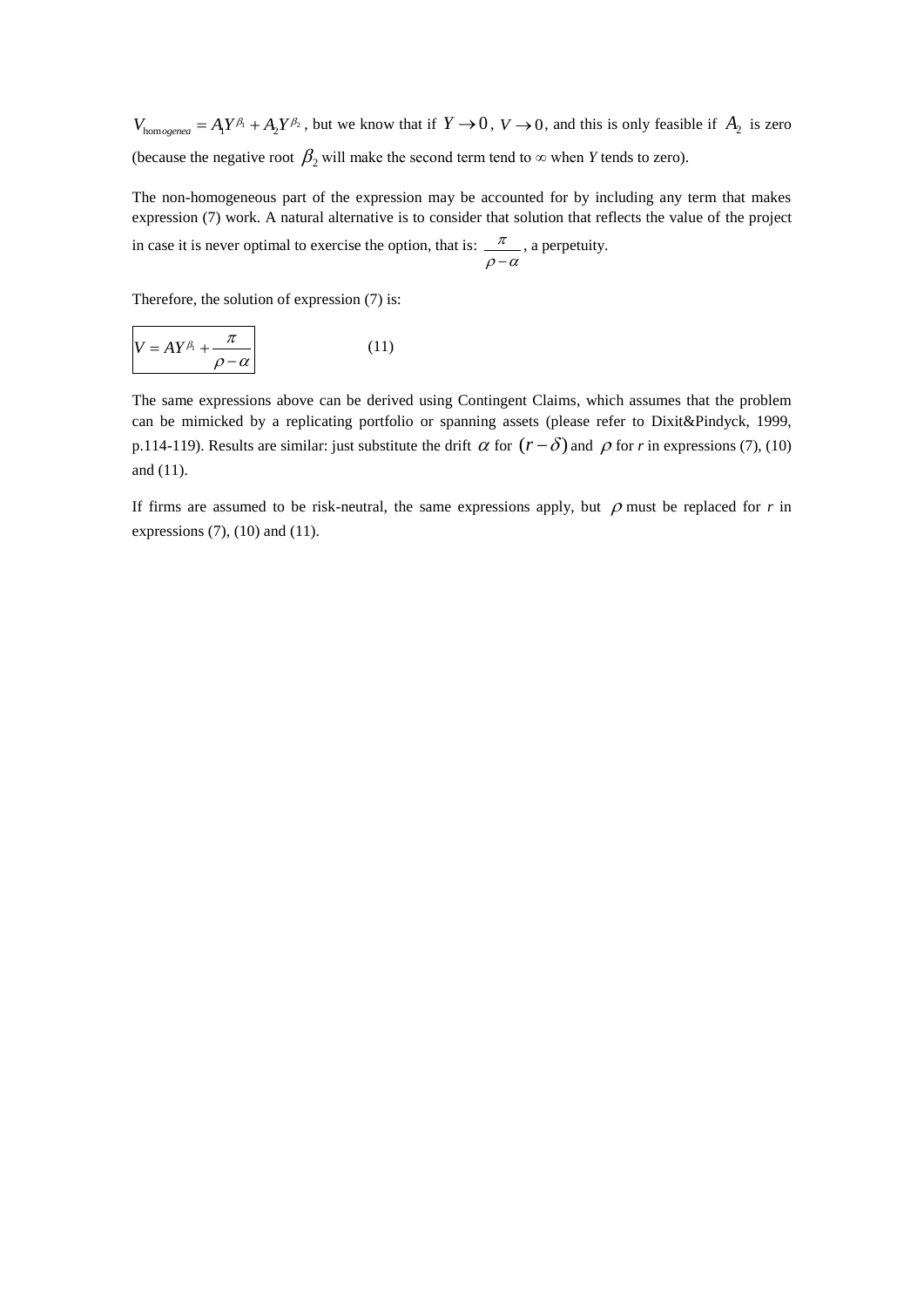#### **Annex 3: value functions of a Firm** *i* **with an option to invest as a Monopolist**

Following the dynamic programming solution stated in Annex 2, the value of a Firm with an option to invest as a monopolist is stated by:

$$
\begin{cases}\nF_i(Y_i) = mY_i^{\theta_i} + \frac{Y_i D_{i00}}{\rho - \alpha_i} , \text{ for } Y \prec Y_i^* \tag{16}, \text{ or} \\
F_i(Y_i) = \frac{Y_i D_{i10}}{\rho - \alpha_i} - I_i , \text{ for } \ge Y_i^*\n\end{cases}
$$

The optimal stopping time can be obtained by using the VMC and the SPC in equations (12) and (16), at the point at which  $Y = Y_i^*$ , which is the point at which waiting is no longer worthy:

VMC: 
$$
mY_i^{* \theta_i} + \frac{Y_i^* D_{i00}}{\rho - \alpha_i} = \frac{Y_i^* D_{i10}}{\rho - \alpha_i} - I_i
$$

$$
\text{SPC: } \theta_i m Y_i^{* \theta_i - 1} + \frac{D_{i00}}{\rho - \alpha_i} = \frac{D_{i10}}{\rho - \alpha_i}
$$

As a result:  $Y_i^* = \frac{\theta_i}{\sqrt{2\pi i}} \frac{(\rho - \alpha_i)}{\sqrt{2\pi i}}$  $1 D_{i10} - D_{i00}$  $\frac{\partial_i}{\partial_i} = \frac{\partial_i}{\partial_i - 1} \frac{(\rho - \alpha_i)I_i}{D_{i10} - D_{i00}}$ *I*  $Y_i^* = \frac{V_i}{\theta_i - 1} \frac{(P - V_i)}{D_{i10} - D_i}$  $\theta_i$   $(\rho - \alpha_i)$  $\theta$  $\overline{a}$  $=\frac{U_i}{\theta_i-1}\frac{(P - U_i)^T i}{D_{i10}-D_{i00}}$ , equal to expression (17), in section 2.1.ii

$$
m = \frac{Y_i^{*(1-\theta_i)}}{\theta_i} \frac{D_{i10} - D_{i00}}{\rho - \alpha_i}
$$

From expression (18) in section 2.1.ii, we can see that  $M = m + B$ . As B, given by expression (14), is a strictly negative constant,  $M \prec m$ . So, as expected, the value of a firm with an option to invest as Leader, stated by expression (12) is lower than the value of a firm with an option to invest as a monopolist, but the threshold at which the firm invests,  $Y_i^*$ , is the same in the two cases.



Figure 8: example of the threshold to invest, either as a monopolist or to become a leader, and respective values of the firm in the two cases**.**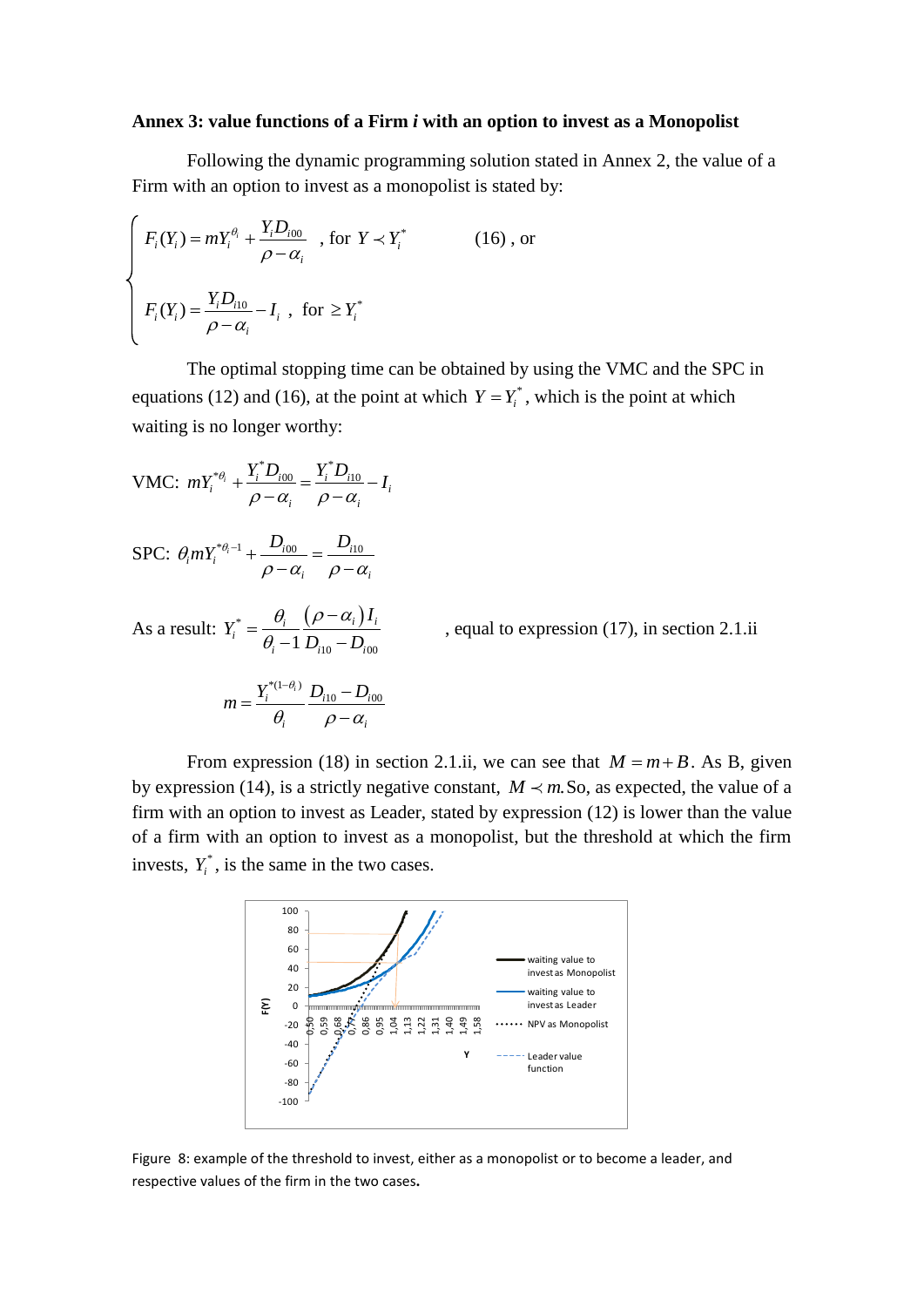# **References:**

COSTA, R.A.; CASOTTI,B.P.; AZEVEDO,R.L.S. Um panorama da indústria de bens de capital relacionados à energia eólica. *BNDES Setorial*, Rio de Janeiro, n.29, p.229- 278, março 2009.

DIAS, M.A.G. Opções reais híbridas com aplicações em petróleo. Doctoral dissertation. Pontifícia Universidade Católica, PUC-Rio. Departamento de Engenharia Industrial. 2005.

DIXIT, A. & PINDYCK,R. *Investment Under Uncertainty*. Princeton University Press.1994.

FUDENBERG, D.; TIROLE, J. Preemption and rent equalization in the adoption of new technology. *The Review of Economic Studies*. 1985, n.52, p.383-401.

\_\_\_\_\_\_\_\_\_\_\_\_\_\_\_\_\_\_\_\_\_\_\_\_\_. Perfect Bayesian and sequential equilibrium. *Journal of Economic Theory*. 1991, n.53, p.236-260.

HARSANYI, J.C. Games with Incomplete Information Played by "Bayesian" Players, parts I, II, III. *Management Science*, v. 14(3), Nov 1967, p.159-182; v.14(5), Jan 1968, p.320-334; v. 14(7), Mar 1968, p.486-502.

HUISMAN, K.J.M. Technology Investment: a game theoretical real options approach. . Kluwer Academic Publishers. USA.2001.

HUISMAN, K.J.M; KORT, P. One Technology and Symmetric Firms. In: HUISMAN, K.J.M. Technology Investment: a game theoretical real options approach.2001. chapter 7.

HUISMAN, K.J.M.; NIELSEN, M. One Technology and Asymmetric Firms. In: HUISMAN, K.J.M. Technology Investment: a game theoretical real options approach.2001. chapter 8.

KESTER, W.C. Today"s Options for Tomorrow"s Growth. *Harvard Business Review*, n.62, Mar-Apr, 1984. p.153-160.

KONG,J.J.; KWOK,Y.K. Real Options in strategic investment games between two asymmetric firms. *European Journal of Operational Research*, 2007, n.181, p.967-985.

KREPS, D.M.; WILSON, R. Sequential equilibrium. *Econometrica*. 1986, n.50, p.863- 894.

LEMA, A.; RUBY,K. Between fragmented authoritarianism and policy coordination: creating a Chinese market for wind energy. *Energy Policy*, nr. 35, p.3879-3890, 2007.

MAS-COLELL, A.; WHINSTON, M.D.; GREEN, J.R. Microeconomic Theory. Oxford University Press, 1995.